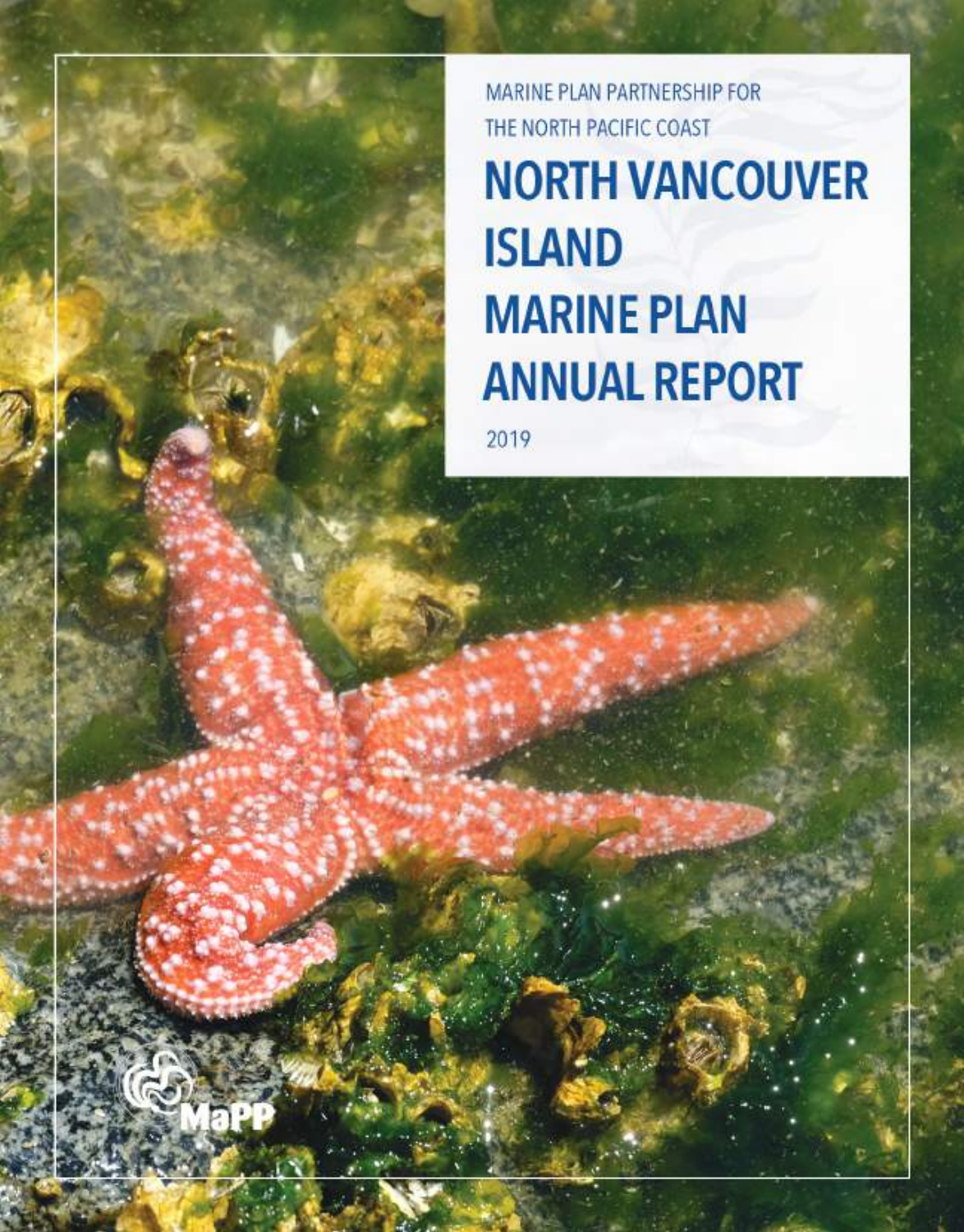Cite as: Marine Plan Partnership for the North Pacific Coast. 2019. North Vancouver Island Annual Report 2019.

Copyright © 2019

Cover Photo Credit: Sea star, Barb Dinning. Seaweed Motif: Simon Davies - Jones, Davies & Davies Layout and Design: Gary Leung – www.garyleungonline.com







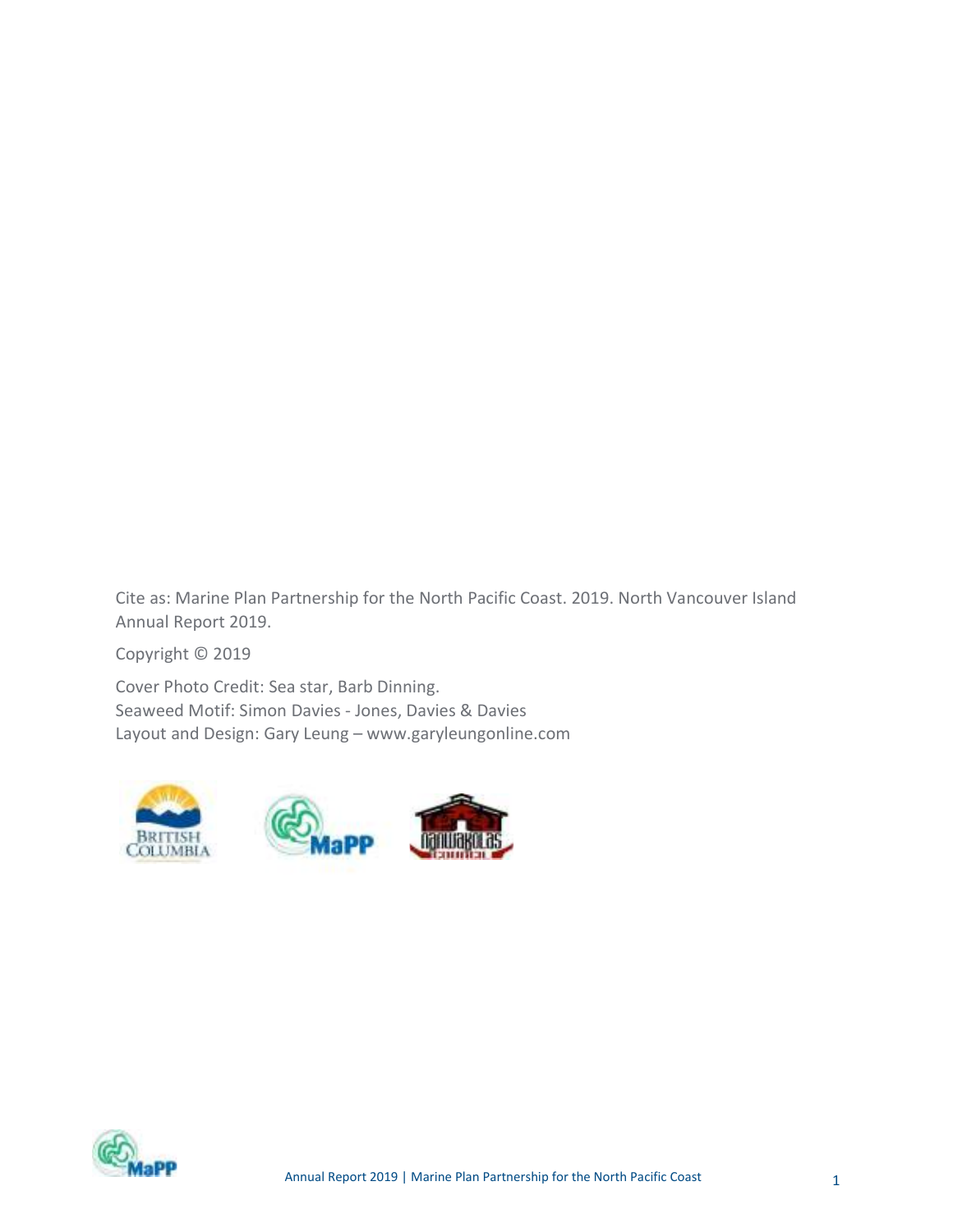MARINE PLAN PARTNERSHIP FOR THE NORTH PACIFIC COAST

**NORTH VANCOUVER ISLAND MARINE PLAN ANNUAL REPORT** 

2019



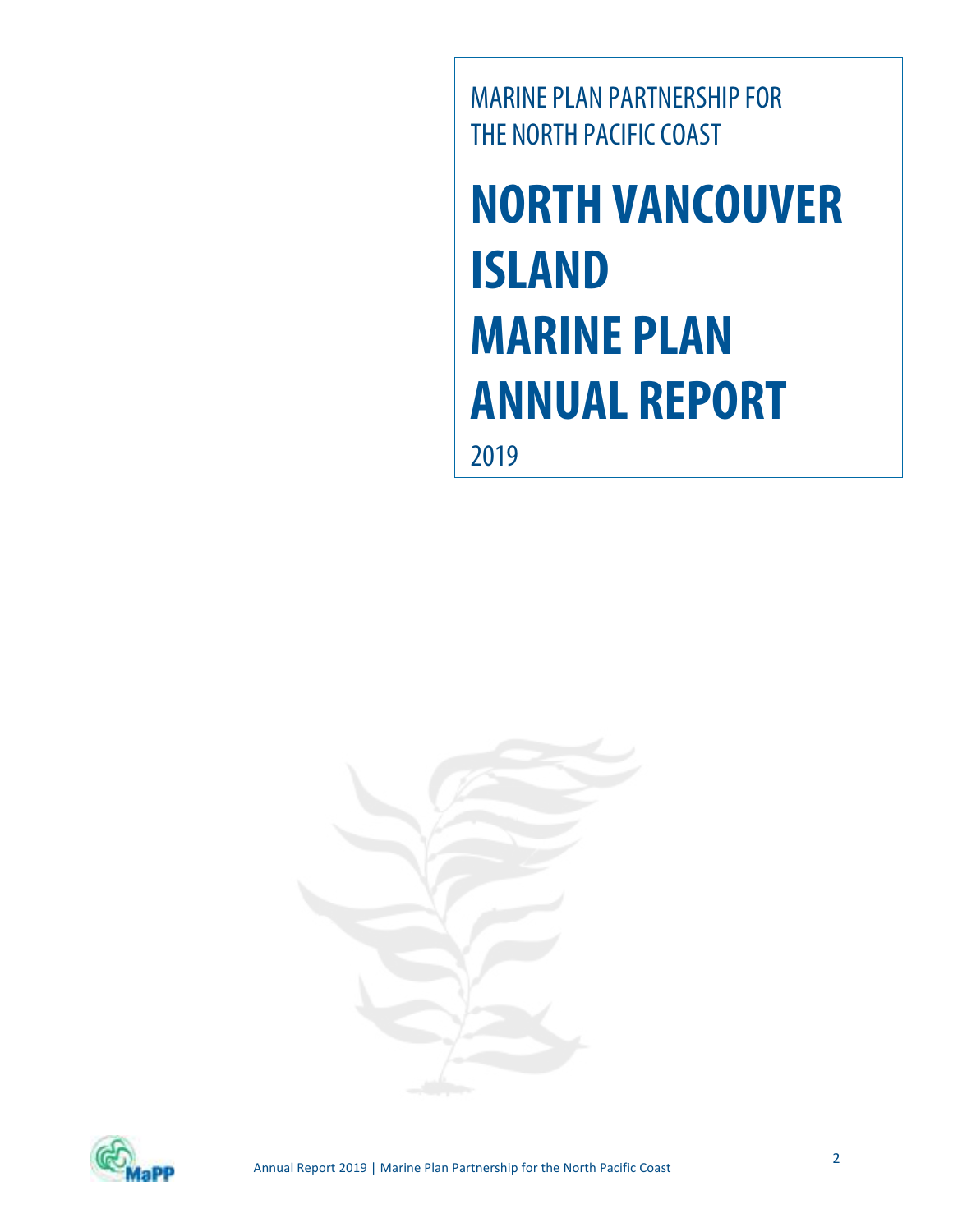# TABLE OF CONTENTS

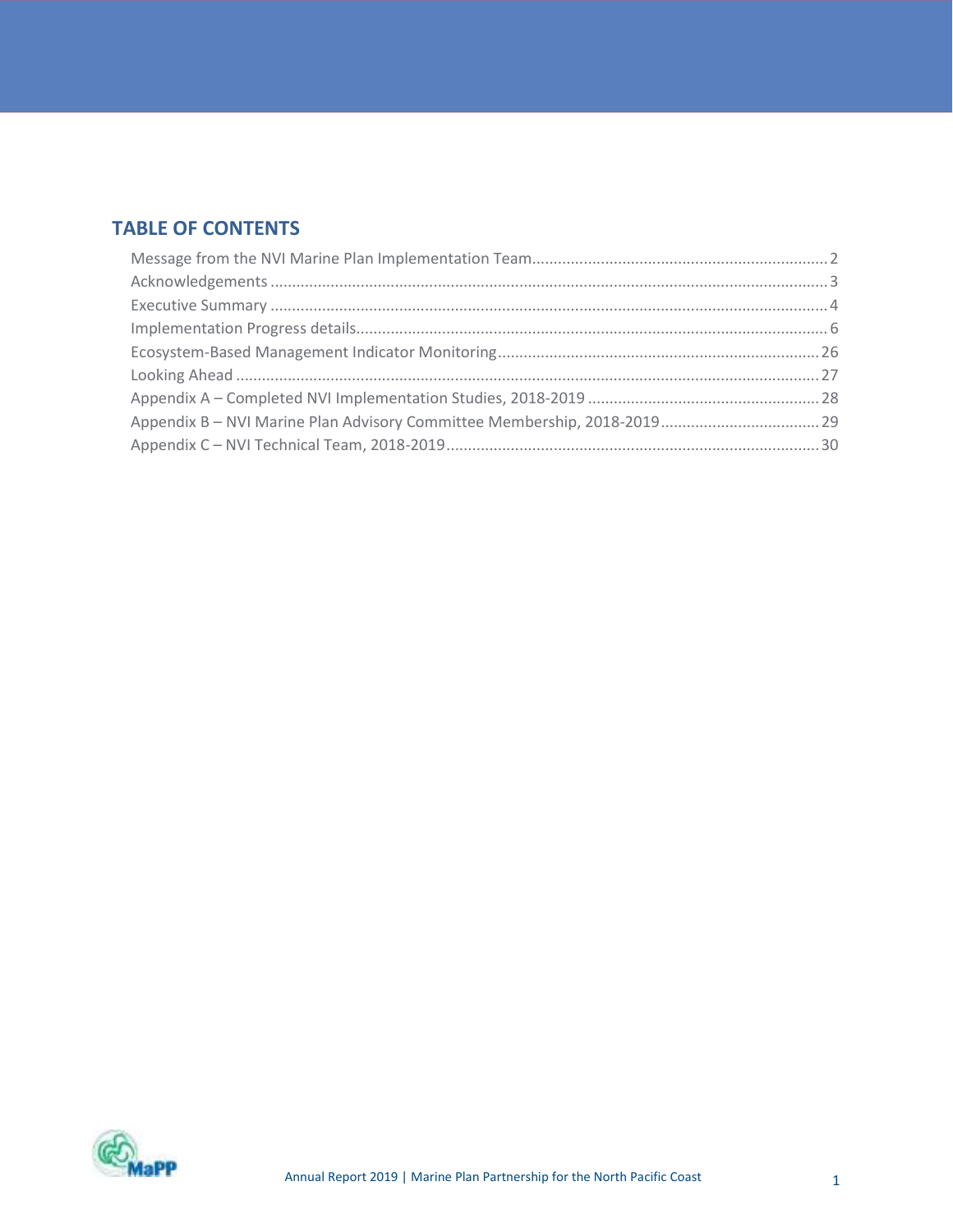

Photo: Estuary at the head of Port Harvey (credit: Barb Dinning)

#### MESSAGE FROM THE NVI MARINE PLAN IMPLEMENTATION TEAM

On behalf of the Nanwakolas Council and the Province of British Columbia, the North Vancouver Island (NVI) Implementation Technical Team is pleased to present the 2018-2019 NVI Annual Report. This report describes implementation activities during the period from April 1, 2018 to March 31, 2019.

We are pleased to report significant progress in most topic areas identified in the plan and look forward to continuing momentum in the implementation of objectives and strategies of the plan. We hope you enjoy learning about what we have accomplished during Year 4 of implementation of the NVI Marine Plan.

Sincerely,

John Bones (Co-lead, Nanwakolas Council) Sally Cargill (Co-lead, Province of B.C.)

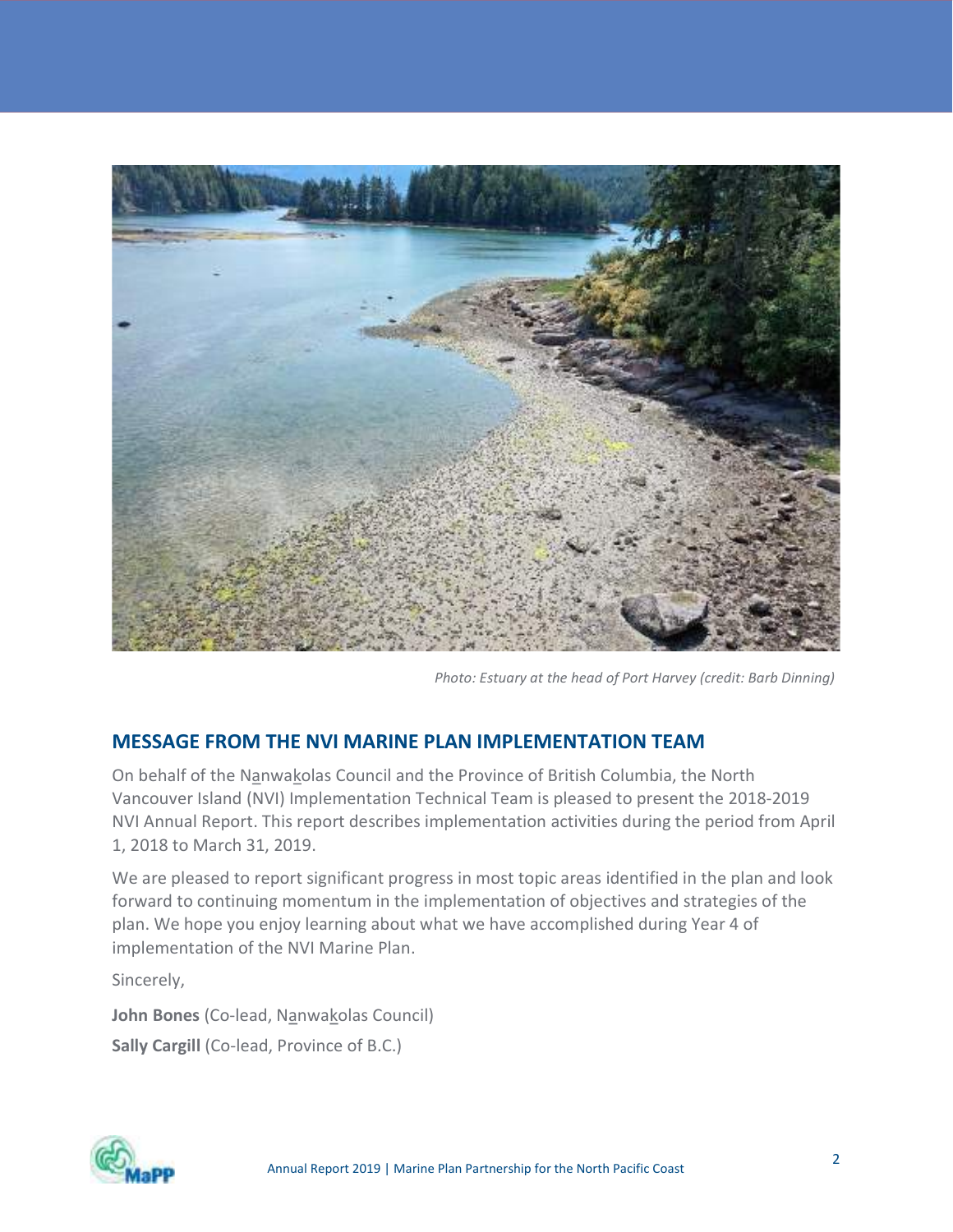

Photo: Petroglyph (credit: Barb Dinning)

#### ACKNOWLEDGEMENTS

We wish to express our sincere gratitude to all the individuals who participated in activities contributing towards the implementation of the North Vancouver Island Marine Plan in 2018- 2019. Thanks go to the member First Nations of the Nanwakolas Council: Mamalilikulla, Tlowitsis, Da'naxda'xw Awaetlatla, Wei Wai Kum, Kwiakah and K'omoks, and to the Province of B.C. The valued input and advice of members of the Marine Plan Advisory Committee (MPAC) is gratefully acknowledged. These representatives from various marine sectors and interests, as well as local governments, continue to provide expert advice, time, and enthusiasm to the development, review and completion of implementation projects. We would also like to thank the independent consultants, Marine Plan Partnership (MaPP) contractors and other collaborators in helping us to achieve recommended strategies outlined in the NVI Marine Plan.

We also wish to acknowledge the ongoing financial support of funders to the Great Bear Sea Fund at Tides Canada Foundation.

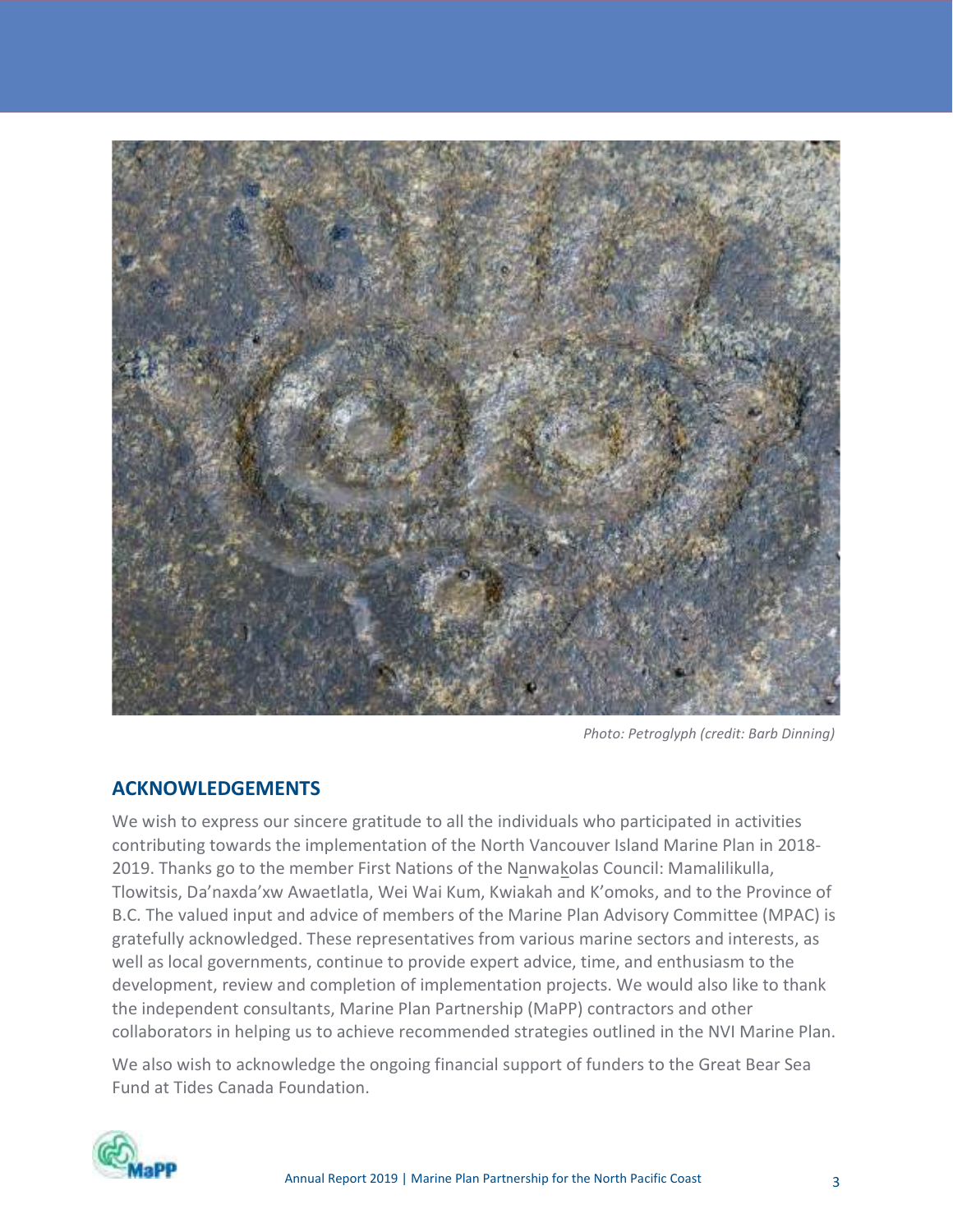

Photo: Telegraph Cove (credit: Barb Dinning)

#### EXECUTIVE SUMMARY

This annual report outlines key achievements, progress and challenges related to implementation of the NVI Marine Plan in the April 1, 2018 to March 31, 2019 fiscal year. The NVI MaPP partner priorities during the fiscal year of implementation were cultural protection, EBM monitoring, economic development, conservation, and governance.

Implementation activities occurred in all five MaPP outcome areas: governance and collaboration; marine zoning; stewardship, monitoring and enforcement; sustainable economic development and healthy communities; and climate change and adaptive management. In particular, good progress has been made in cultural protection, EBM monitoring, economic development, and marine protection planning. The Guardian program has played a strong role in supporting the field work components of these projects, particularly EBM monitoring, archeological assessments and the aquaculture projects.

One of the key challenges faced in the reporting year was the quality and timing of product from some of the consultants contracted for implementation work. New and expanding projects with field work components require considerable, sometimes complex field work and data entry tend to rely on the Guardians, which increases demands on their time and capacity

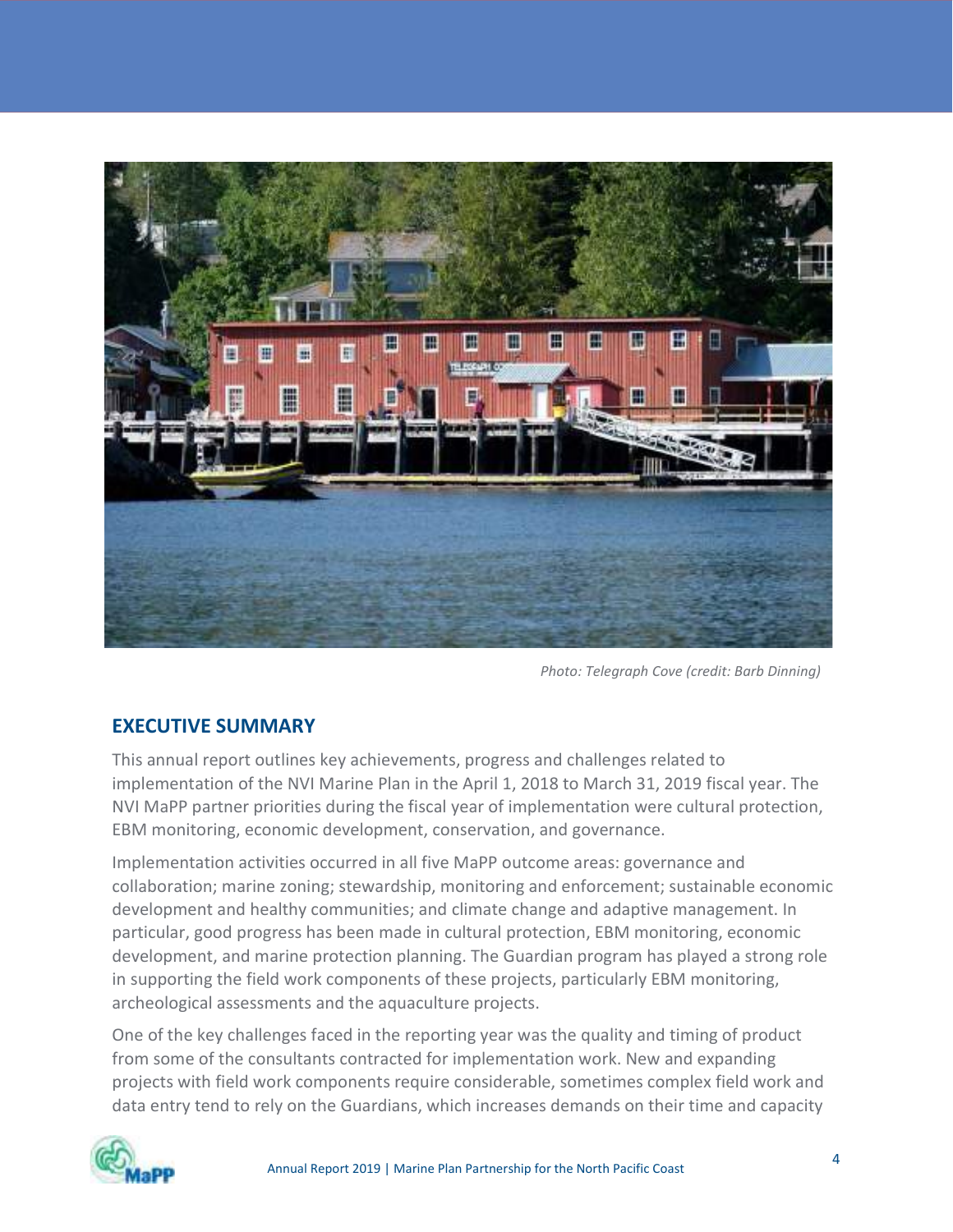and requires training and supervision. More collaborative work planning between project managers and Guardians that considers training, capacity, and scheduling needs will increase success of the projects and improve capacity for the Guardians. Slower than anticipated progress is also related to required MaPP engagement in collaborative processes and agreements with federal departments.

Looking ahead to 2019-2020, the focus for implementation will be to build on successful projects accomplished this year, including implementation of the Cultural and Heritage Action Plan and Pilot Project, continued archeological assessments, EBM monitoring, and completion of the shellfish aquaculture and marine plant aquaculture pilot projects. New projects include the marine governance assessment and training needs inventory, as well as supporting the local fisheries economy, climate change vulnerability assessment, and marsh resilience monitoring.



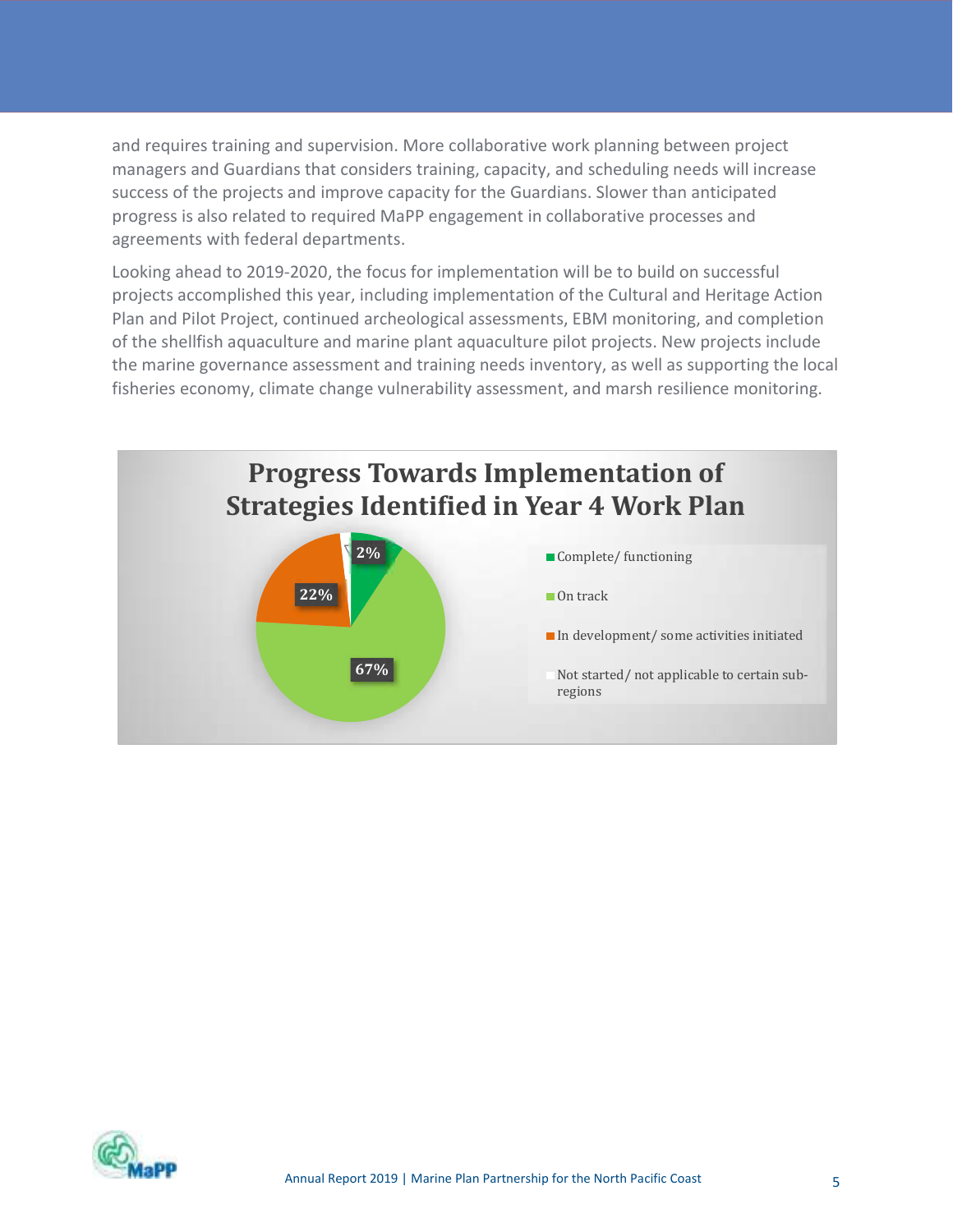#### IMPLEMENTATION PROGRESS DETAILS

The initial focus for the NVI Technical Team was to address plan objectives and strategies that lay the foundation for achieving key partner priorities. Plan implementation priorities were identified based on issue significance, sequencing and dependencies, and alignment with other sub-regional and/or regional work. The partner priorities for the 2018-2019 fiscal year were cultural protection, EBM monitoring, economic development, conservation, and governance. Key achievements during the fiscal year of implementation are described below in accordance with MaPP strategic outcomes and relevant plan strategies. Although all the strategies within this report are organized within the five key outcome areas, some strategies could align with more than one outcome area.

The Strategy Status definitions are as follows:

| Complete/functioning             | Of the discrete activities intended to be undertaken for this strategy, all are<br>completed.<br>Of the continuous activities intended to be undertaken for this strategy, all are<br>fully operational and ongoing.                                                              |
|----------------------------------|-----------------------------------------------------------------------------------------------------------------------------------------------------------------------------------------------------------------------------------------------------------------------------------|
| On track                         | All discrete activities intended to be undertaken for this strategy in the relevant<br>budget year (i.e., Year 2, Year 3 or Year 4) are completed.<br>All continuous activities intended to be undertaken for this strategy in the<br>relevant budget year are fully operational. |
| In development / some activities | Of the activities intended to be undertaken for this strategy, some have been                                                                                                                                                                                                     |
| initiated                        | initiated or are in development, but not all are yet complete/ functioning.                                                                                                                                                                                                       |
| Not started / not applicable to  | No activities for this strategy have been initiated or planned for the time period                                                                                                                                                                                                |
| certain sub-regions              | or geography (region/sub-region).                                                                                                                                                                                                                                                 |
| At risk / significantly behind   | Activities for this strategy are not progressing as planned, are behind schedule,                                                                                                                                                                                                 |
| schedule                         | or are projected to be behind schedule based on foreseeable risks.                                                                                                                                                                                                                |

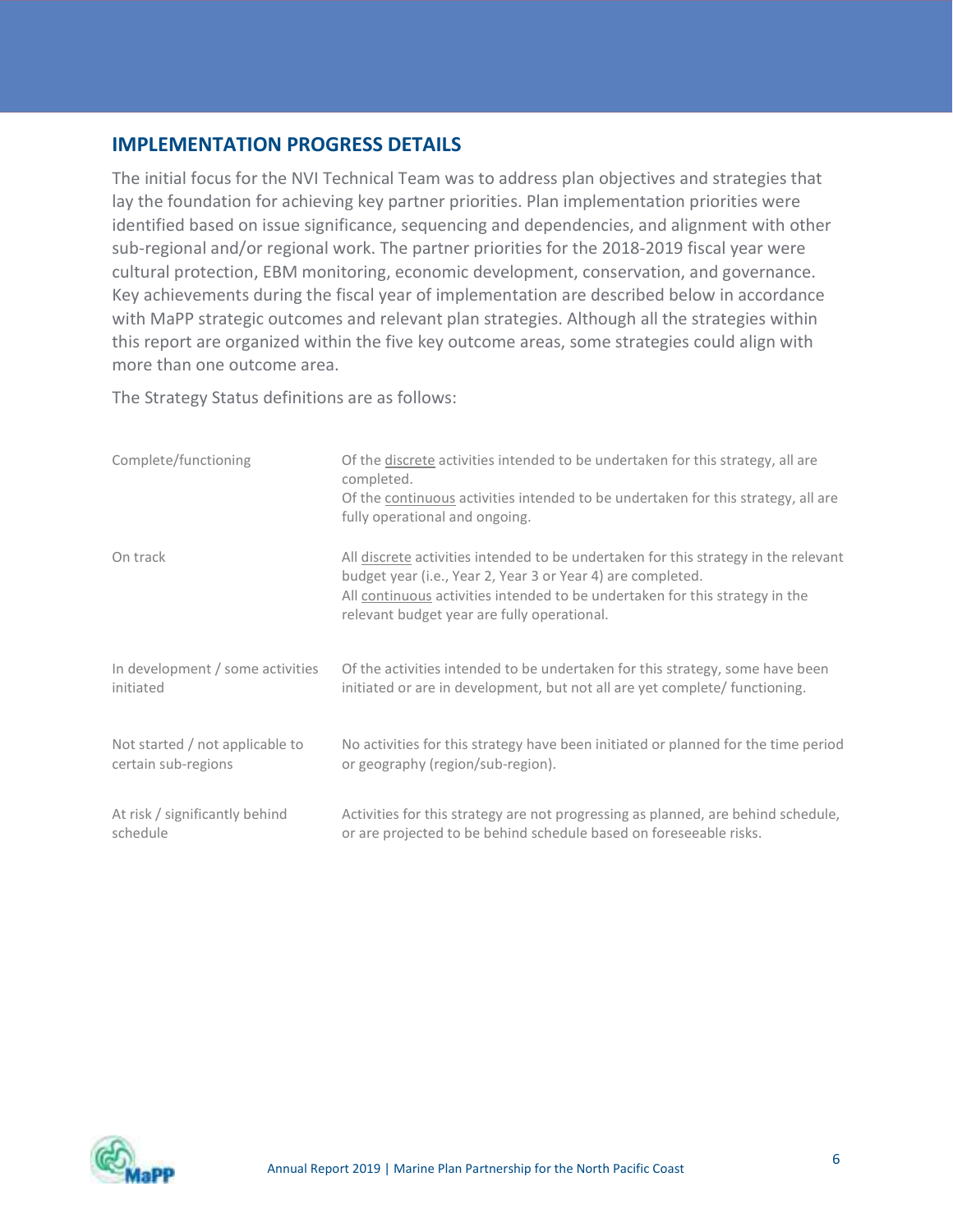

Photo: Recreational boater (credit: Barb Dinning)

# Outcome 1: Governance and Collaboration – Strengthening the model of collaborative oceans governance.

Highlights of achievements for the 2018-2019 fiscal year are as follows:

- An NVI communications strategy was developed that identifies and outlines core communications needs and opportunities, as well as identifying potential tools (e.g., videos, brochures, signage), audiences and high-level messaging.
- A filmmaker was hired by the NVI team to capture footage of the NVI sub-region and produce three short films focused on communicating the work of MaPP and role of the Guardians. The primary target audience will be visitors to the region, but the film(s) are being developed to serve multiple purposes, including at presentations and community outreach by the nations.

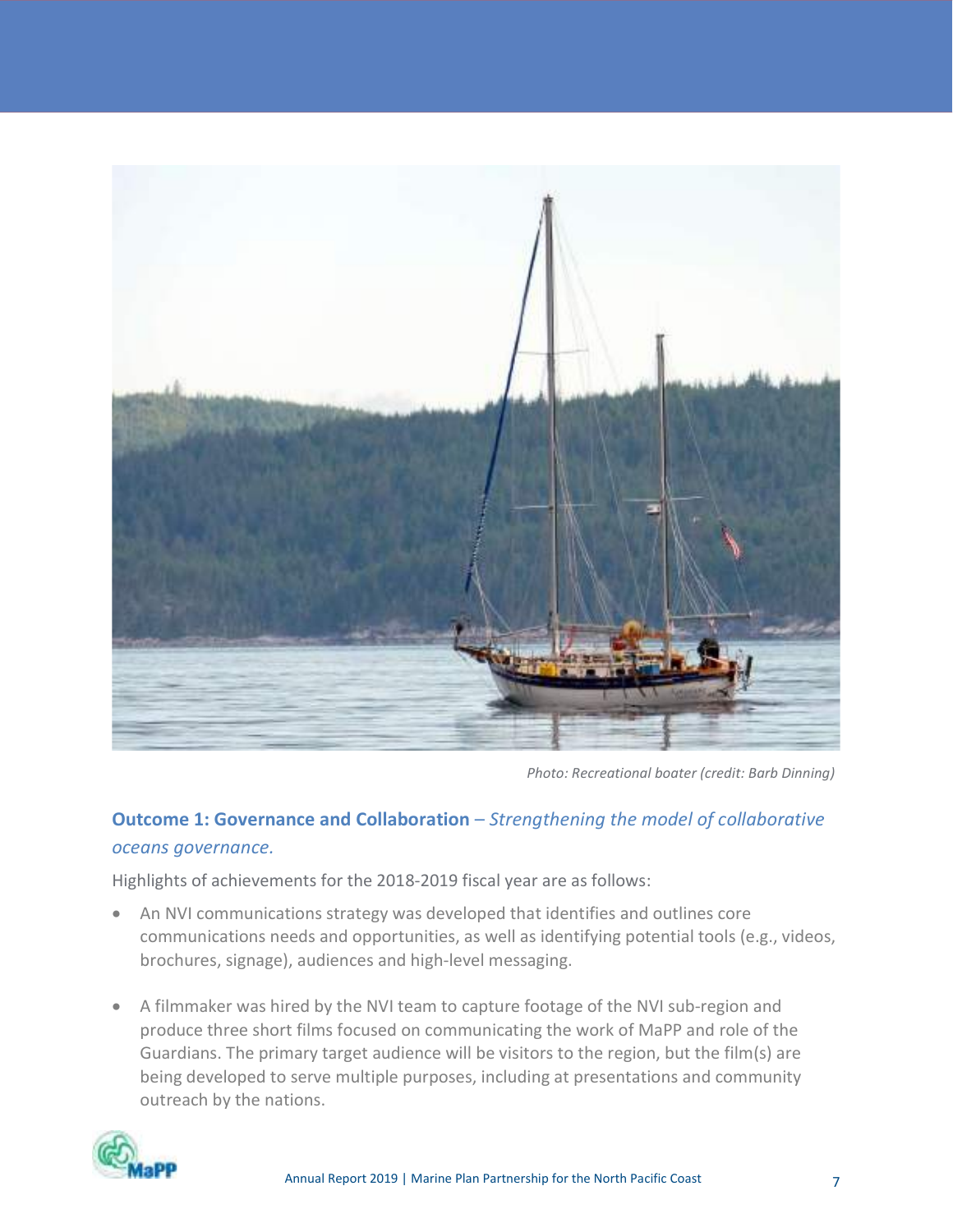- The Marine Plan Advisory Committee was convened for a two-day mid-year meeting in October 2018 to provide an update on new, ongoing and recently completed projects as well as review and provide feedback on the draft PMZ management plans. A two-day yearend meeting is planned for May 2019.
- A September 2018 field trip took place with members of the NVI MaPP team, Guardians, senior staff from the Province, and representatives from partner organizations including the Hakai Institute and the Tides Canada Foundation. Participants were introduced to the core MaPP projects in the field and discussed opportunities for future collaboration and partnerships.
- The Guardian programs continue to have a key role in MaPP implementation activities. The Guardians have been actively undertaking various field work duties, including: EBM indicator monitoring; cultural and heritage resource inventory work and archaeological surveys and verification tasks; and providing logistical and monitoring support for the aquaculture pilot project. Guardian field work took place between June and October 2018. Data processing and analysis was conducted in the fall and winter months. Guardians were trained in data input and processing with support from the EBM co-ordinator and archaeologists. The Guardians continue to engage with partners including provincial Compliance and Enforcement staff to explore areas where there is alignment between provincial regulations, the implementation of MaPP strategies and objectives, and issues of concern to the Nations. In addition, the Guardians have provided support to other MaPP projects including the communications/video project and the MaPP field trip held in October 2018.



A full list of strategies related to this MaPP outcome is in Table 1.

Photo: NVI field trip, September 2018 (credit: Scott Harris)

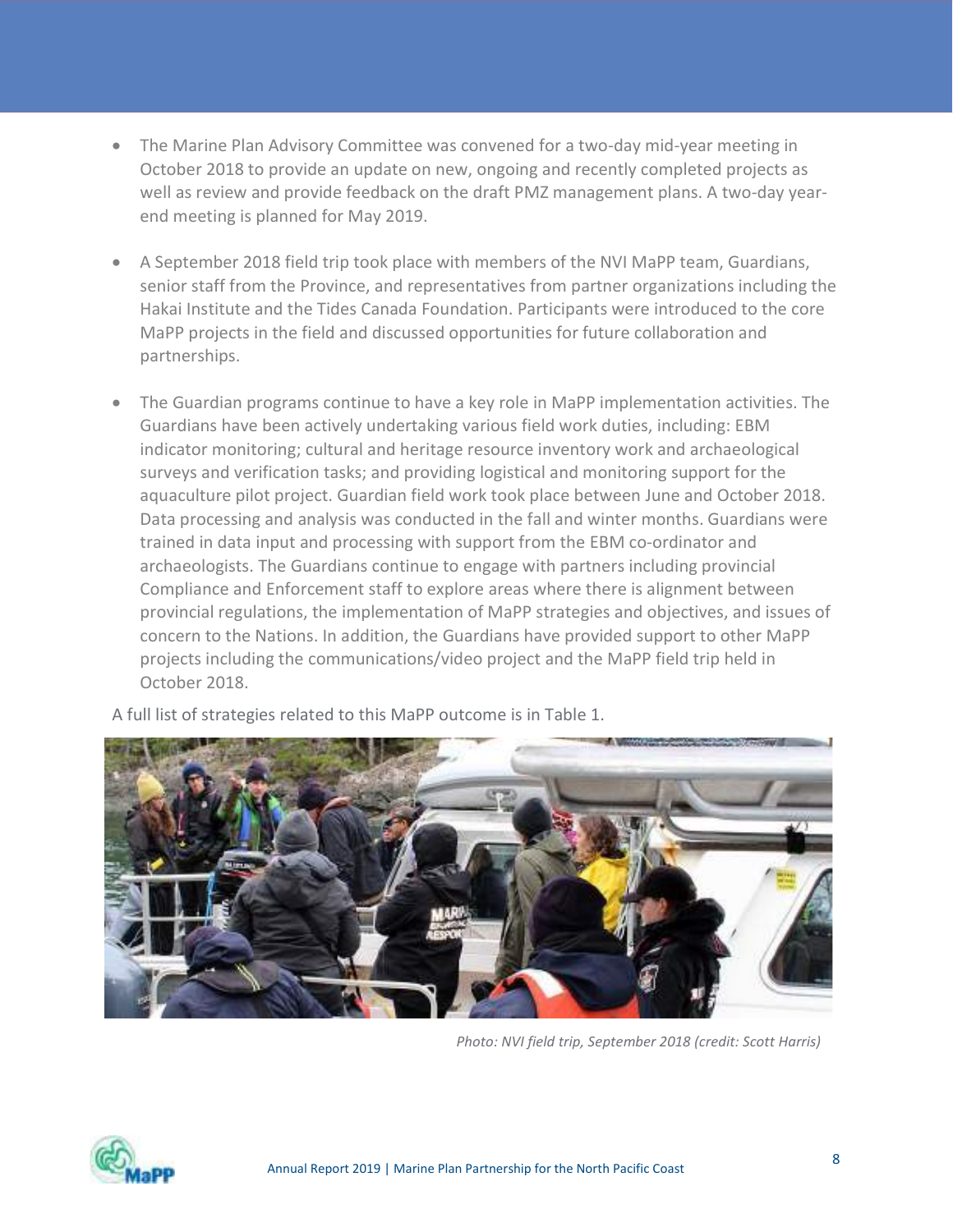Table 1. List of collaboration and governance strategies in the approved 2018-2019 work plan.<sup>1</sup>

| <b>Strategy</b>                                                                                                                                                                                           | <b>Status of Strategy</b>                               |
|-----------------------------------------------------------------------------------------------------------------------------------------------------------------------------------------------------------|---------------------------------------------------------|
| A.3.1.2 Initiate discussions between First Nations and the provincial government on<br>tenuring loxiwe to the appropriate First Nation(s) to protect their cultural and<br>economic use by First Nations. | Not started / not<br>applicable to some sub-<br>regions |
| <b>CHR.1.1.1</b> Encourage proponents to provide existing and new information regarding<br>cultural and heritage resources to Nanwakolas member First Nations and local<br>communities.                   | In development / some<br>activities initiated           |
| <b>GCM.1.1.1</b> Review the adequacy of existing information and communication<br>materials regarding marine governance and jurisdiction for various government<br>agencies and First Nations.            | On Track                                                |
| GCM.1.1.2 Develop and/or improve information access and education on marine<br>governance and jurisdiction.                                                                                               | On Track                                                |
| <b>RET.4.3.1</b> Collaboratively develop and make available education materials to improve<br>public understanding of, and caring for, marine cultural, heritage and ecologic<br>resources.               | On Track                                                |
| RET.4.3.3 Provide, and increase awareness of, opportunities for stewardship<br>involving education, restoration and monitoring.                                                                           | On Track                                                |
| Communications - annual reporting                                                                                                                                                                         | Complete/Functioning                                    |
| <b>Stakeholder Engagement Meetings</b>                                                                                                                                                                    | Complete/Functioning                                    |

<sup>&</sup>lt;sup>1</sup> "First Nations" in the context of the NVI Plan objectives and strategies means member First Nations of the Nanwakolas Council who signed the Marine Plan in 2015. These were the Mamalilikulla, Tlowitsis, Da'naxda'xw Awaetlatla, Wei Wai Kum, Kwiakah, K'omoks and Gwa'sala-'Nakwaxda'xw First Nations. The Gwa'sala-'Nakwaxda'xw First Nation is no longer a member of Nanwakolas Council and therefore such statements cannot be assumed to represent its current perspectives.

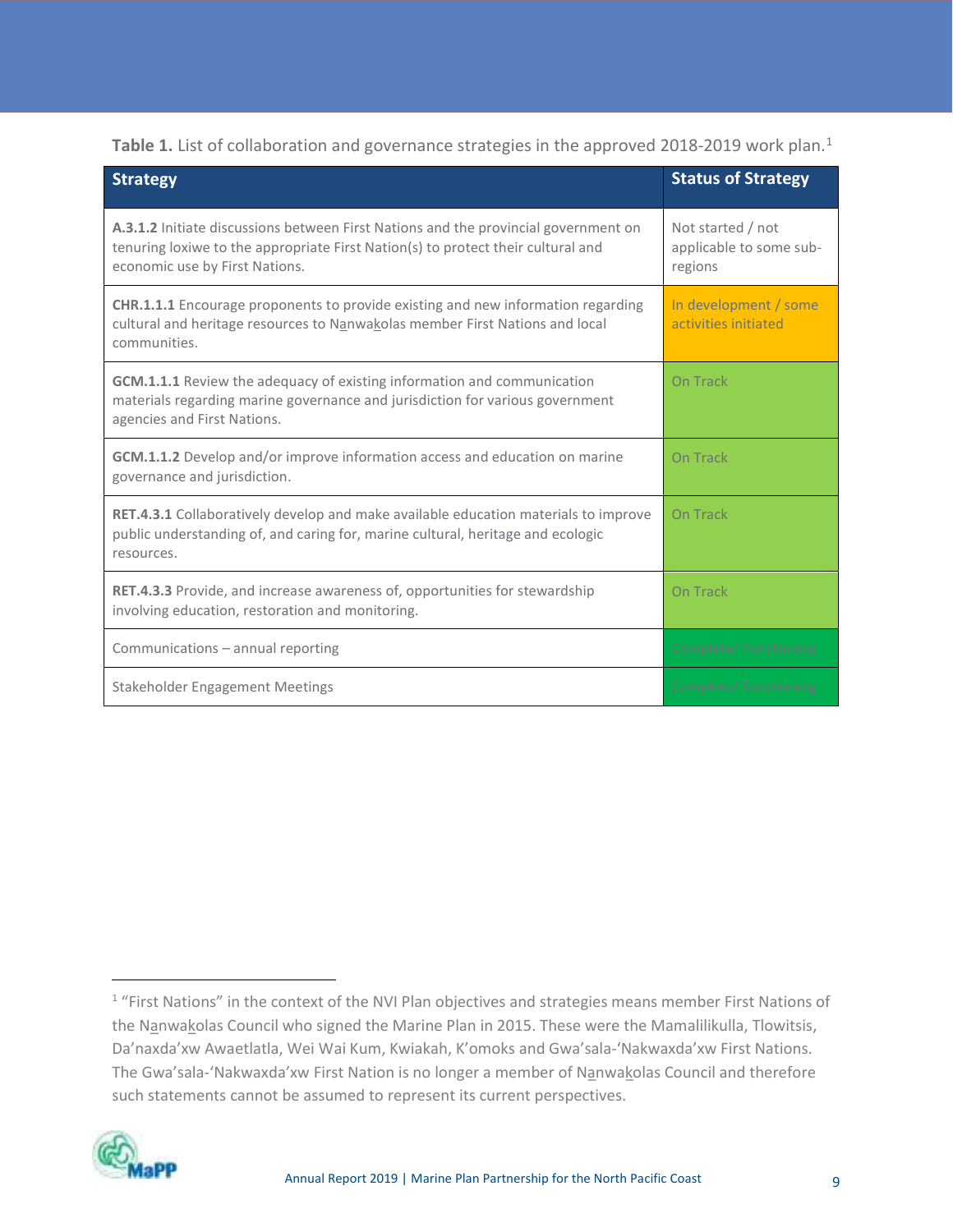

Of the collaboration and governance strategies initiated in the 2018-2019 fiscal year, two are "completed/functioning," four are "on track," one is "in development," and one is "not started."

Discussions between the Province and Nanwakolas member First Nations regarding the tenuring of loxiwe are delayed pending internal discussion with Nanwakolas to evaluate economic vs. cultural tradeoffs and alternative tools for management. The 2017- 2018 annual report was completed, and stakeholder engagement meetings scheduled for the 2018-2019 fiscal year were all completed as planned. A scope of work for the Marine Governance Assessment was developed and shared with MPAC for feedback; as a result a request for proposal was issued, and a consulting team has been hired to undertake this project. The NVI communications strategy identifies opportunities and needs to develop education and outreach materials for local communities to increase Not started/not applicable to certain  $\parallel$  awareness of and engagement in the protection and stewardship of cultural and ecological resources. Finally, the Cultural and Heritage Action Plan includes

items pertaining to data sharing, communications and the development of agreements between the Province and Nanwakolas.

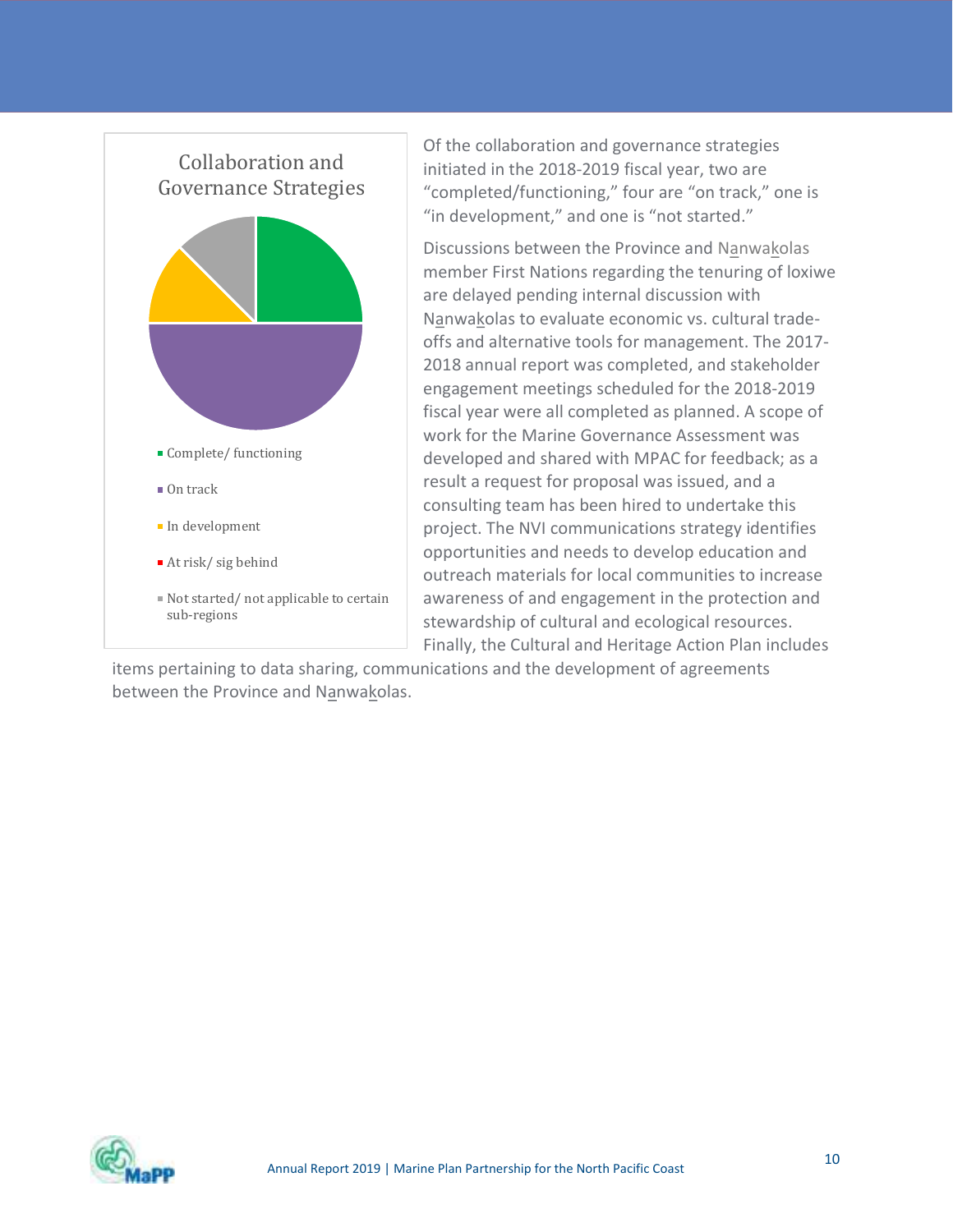### Outcome 2: Marine Zoning - Achieving a healthy marine environment, robust economy and strong communities through zoning.

Highlights of achievements for the 2018-2019 fiscal year are as follows:

- Draft management plans have been developed for all 10 protection management zones (PMZs) in the NVI sub-regional marine plan. MPAC has reviewed the plans and provided feedback at two workshops, and reviewed the final versions, which are now ready to undergo internal review by the MaPP partners. The draft management plans have identified a few issues that need to be discussed in the plan review and amendment process.
- The partners continue to engage in the Marine Protected Area (MPA) network development process. Nanwakolas has been engaged in selection criteria development and in the identification of candidate sites for consideration in the MPA network. First Nations have been involved at a technical level in the review of potential new sites and potential changes to management provisions for existing sites. The staging of the MPA network process will be guided by a MPA Network Action Plan, which has not yet been developed.



A full list of strategies related to this MaPP outcome is in Table 2.

Photo: Kayakers at Compton Island (credit: Barb Dinning)

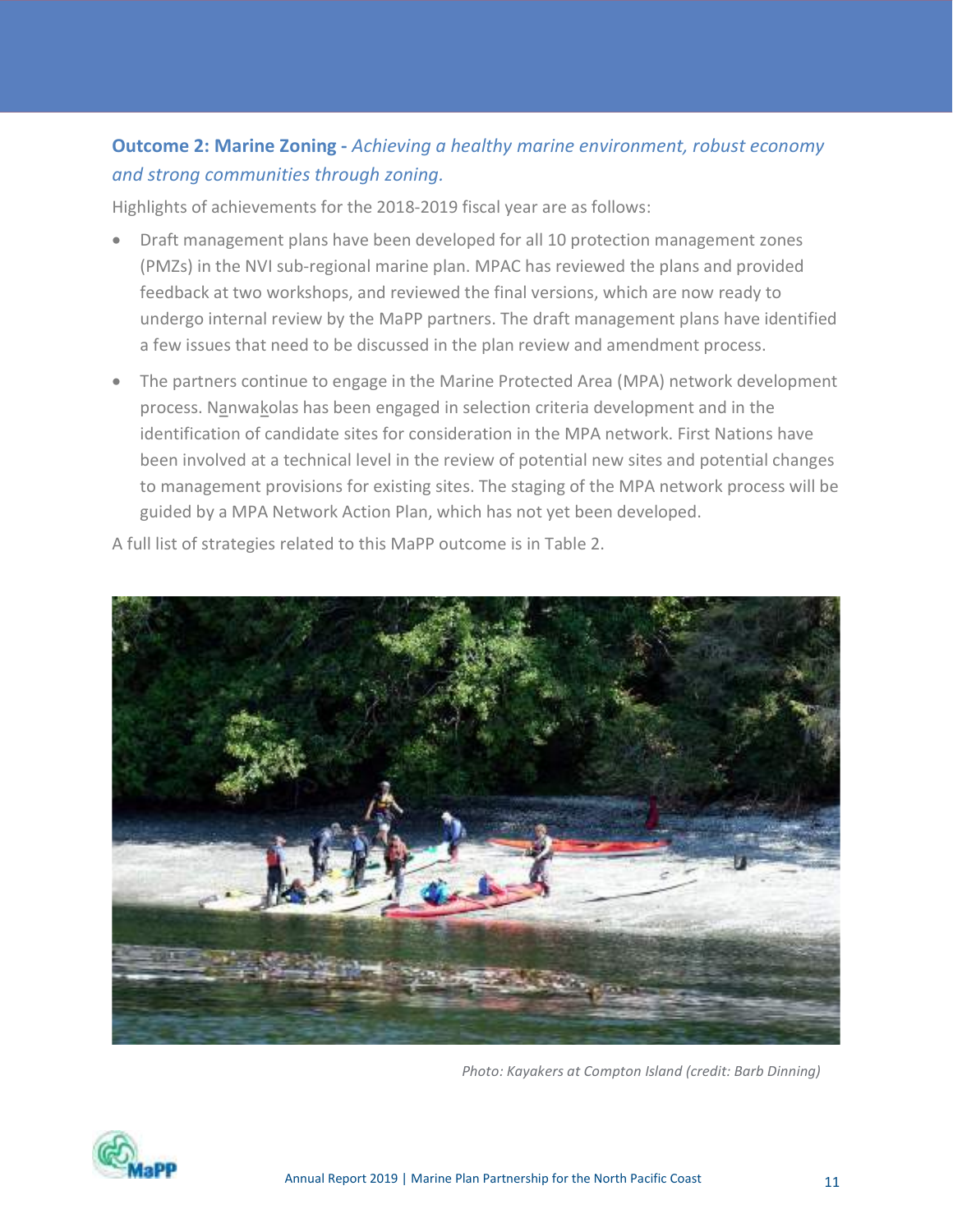Table 2. List of marine zoning strategies in the approved year 2018-2019 work plan.<sup>1</sup>

| <b>Strategy</b>                                                                                                                                                                                                                                                 | <b>Status of Strategy</b>                     |
|-----------------------------------------------------------------------------------------------------------------------------------------------------------------------------------------------------------------------------------------------------------------|-----------------------------------------------|
| CP.1.1.1 Through applicable processes identify and propose new conservation and<br>protection areas for ecosystem and species representation and resilience, special or<br>unique marine areas or features, and protection of First Nations cultural resources. | In development / some<br>activities initiated |
| CP.1.1.3 Undertake protection management planning for Protection Management Zone<br>areas approved as part of this Plan.                                                                                                                                        | On track                                      |
| <b>CP.3.1.2</b> Encourage the Canada-British Columbia Marine Protected Areas<br>Implementation Team to designate marine protected areas through the Network<br>Strategy in a staged manner to minimize impacts on marine uses and activities.                   | On track                                      |
| <b>CP.4.2.1</b> Include First Nations in the Network Strategy review and selection of<br>candidates put forward by First Nations, stakeholders, the public and the scientific<br>community in their marine territories.                                         | On track                                      |
| <b>CP.4.2.4</b> Include First Nations interests in the selection criteria for the Network Strategy<br>candidate areas.                                                                                                                                          | On track                                      |



Photo: Sea lions (credit: Barb Dinning)

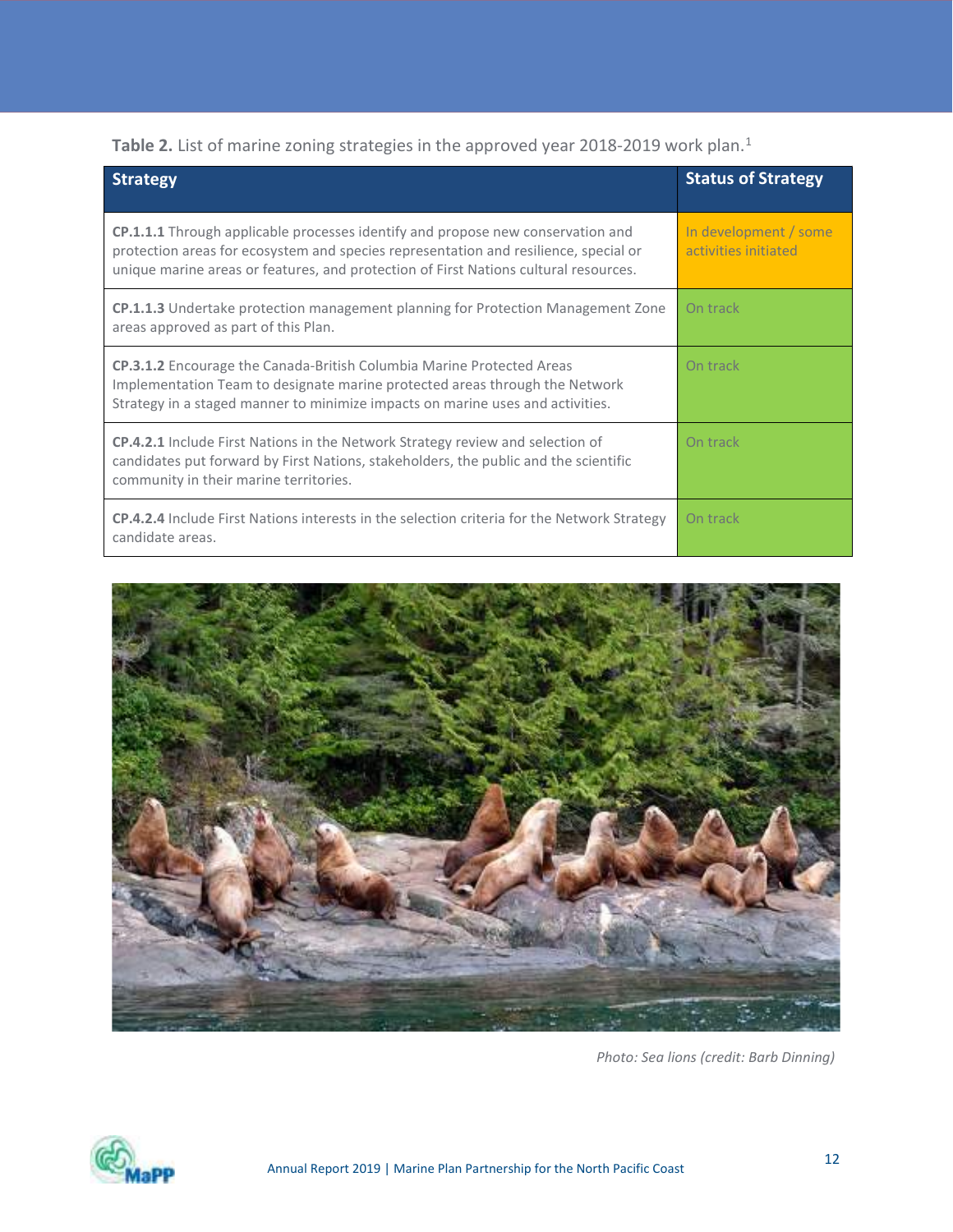

Of the marine zoning strategies in the 2018-2019 fiscal year, four are "on track" and one is "in development." A Section 16 Land Act reserve has been established in the Salmon River Estuary, and the NVI MaPP team will continue to work with the Province and member First Nations to support discussions around a potential Wildlife Management Area, or other designation. The partners continue to engage in the MPA network planning process. Nanwakolas has been engaged in selection criteria development and in the identification of candidate sites for consideration in the MPA network. First Nations have been involved at a technical level in the review of new potential sites and changes to management provisions for existing sites. The staging of the MPA network process will be guided by a MPA Network Action Plan, which has not yet been developed. MPAC has reviewed the plans and

provided feedback at two workshops, and reviewed the final versions, which are now ready to undergo internal review by the MaPP partners. Draft management plans have been developed for each PMZ with input from and review by MPAC. The draft plans have been finalized, reviewed by the MPAC, and are ready to undergo internal review by the MaPP partners. The process for internal review, approval and endorsement by the MaPP partners has yet to be determined.



Photo: Turnour Island (credit: Barb Dinning)

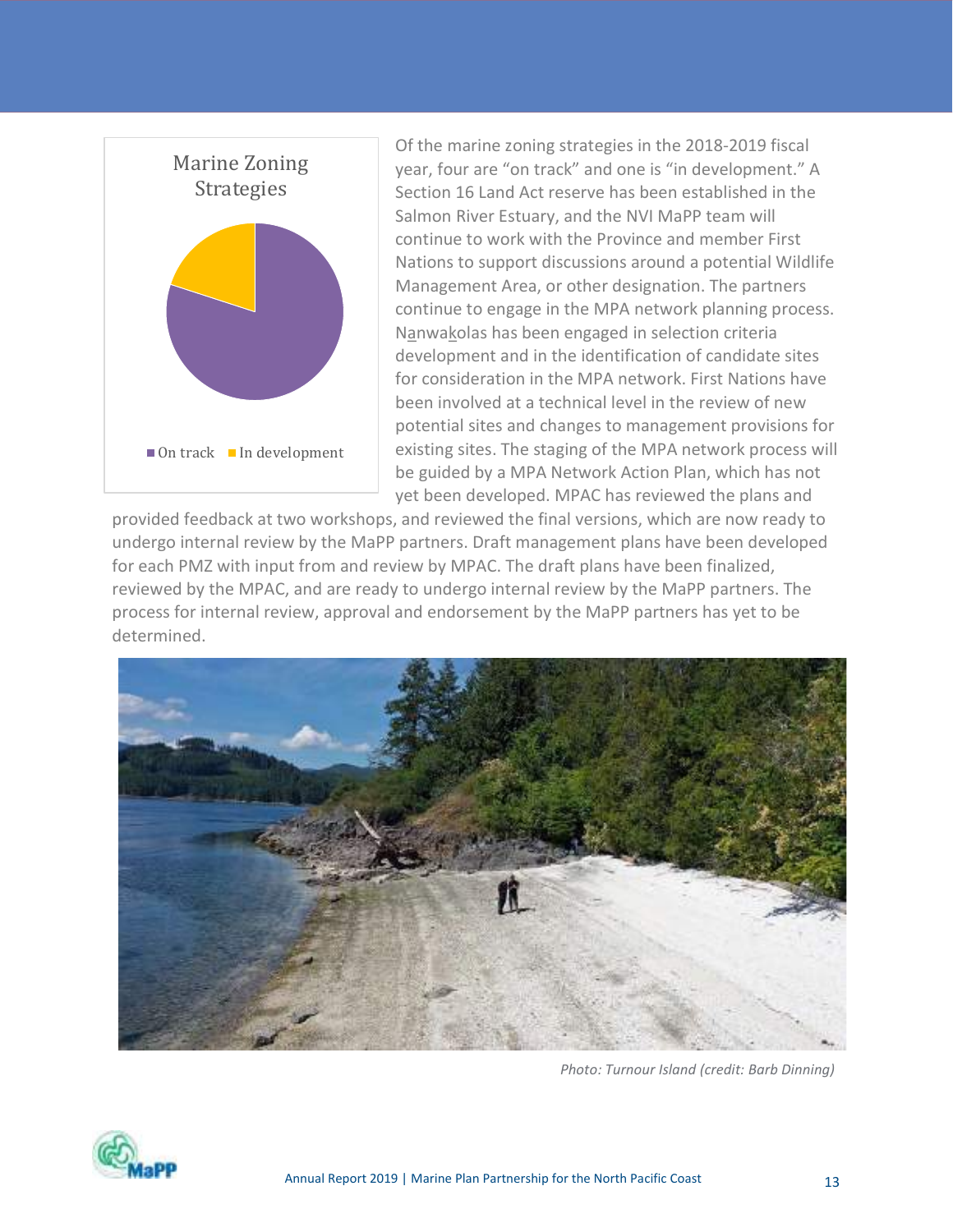# Outcome 3: Stewardship, Monitoring and Enforcement – Enhancing stewardship of ecological and cultural values, and archaeological sites and areas through monitoring and enforcement.

Highlights of achievements for the 2018-2019 fiscal year are as follows:

- The Cultural and Heritage Action Plan has been completed and a candidate area for a pilot project has been identified. Discussions continue between the First Nations partner and the Province around implementation of the action plan and pilot project, including the establishment of agreements and joint training.
- The NVI team has retained the services of archaeologists from Inlailawatash Limited Partnership to continue work with the Guardians to undertake site verification and update the archaeological inventory. Training took place in June and field work took place over the summer and fall. In fall and winter, archaeologists from Inlailawatash worked with the Guardians to process the data and update the archaeological inventory. So far, many new sites have been identified.
- The NVI MaPP team hired an EBM Co-ordinator to work with the NVI MaPP team, regional projects co-ordinator, provincial marine biologist and Guardian program to develop and implement an EBM monitoring strategy for kelp and eelgrass across the NVI sub-region. Field work took place over the summer, comprised of boat, kayak, and scuba surveys, and data input and analysis took place in the fall and winter. Data collected included presence/absence, spatial coverage and biomass. Five oceanographic data loggers have been installed across the sub-region to track sea surface salinity and sea surface temperature. This will inform monitoring efforts across the region in 2019-2020. Data collected is being used by the Province to inform marine aquatic plant harvest quotas.
- A consultant was hired to produce a model of kelp abundance and distribution through the NVI sub-region. The model was used to help identify candidate sites for monitoring and may also be used to compare actual kelp abundance with potential kelp abundance for analytical purposes.
- Building on the Priority Polluted Areas Assessment by ESSA Technologies, draft site restoration plans were developed for Campbell River and Salmon River estuaries, and a proposal was developed for the Coastal Restoration Fund to support restoration work in both estuaries.

A full list of strategies related to this MaPP outcome is in Table 3.

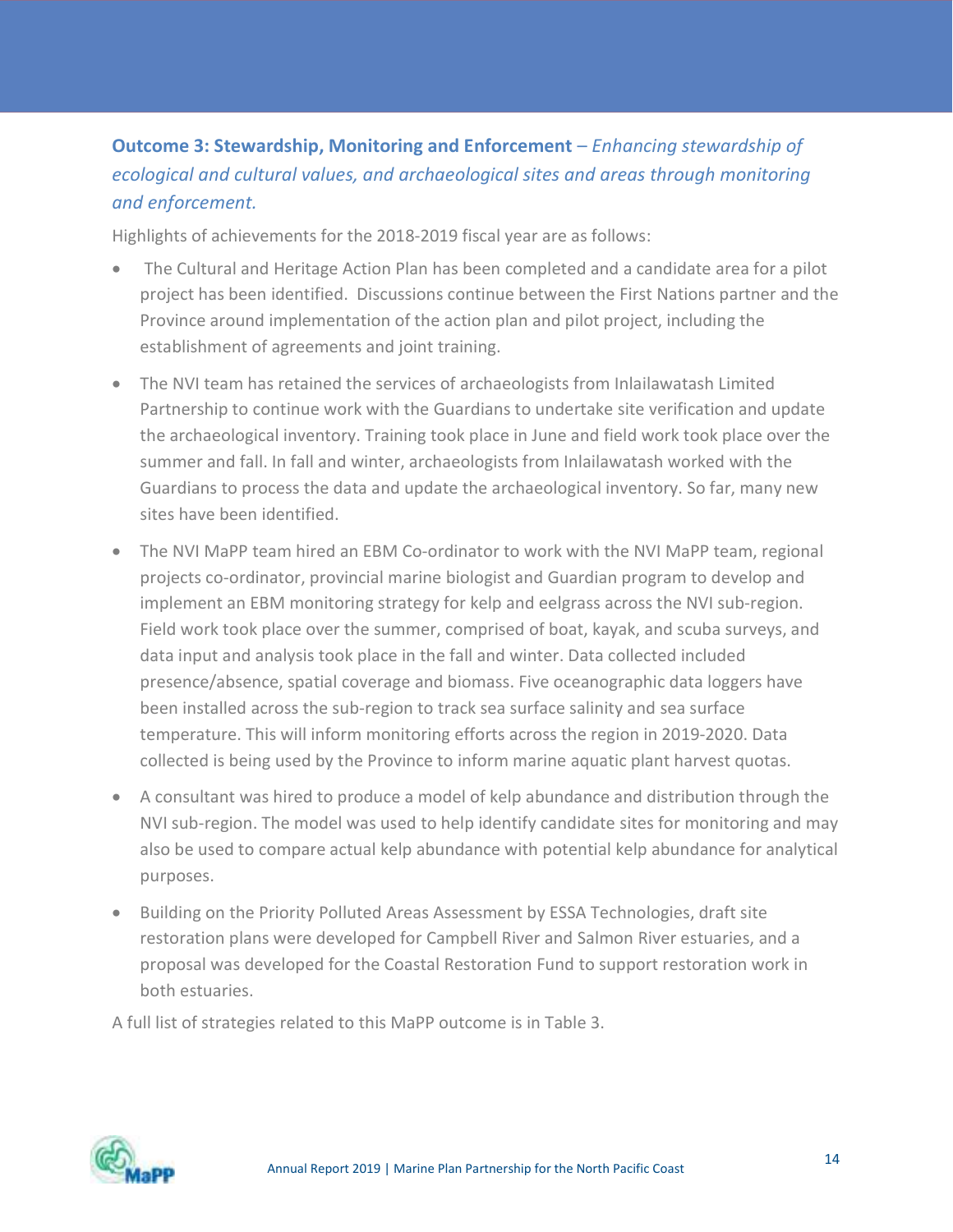

Photo: Canadian Coast Guard patrol boat (credit: Barb Dinning)

Table 3. List of stewardship, monitoring and enforcement strategies in the approved 2018-2019 work plan.<sup>1</sup>

| <b>Strategy</b>                                                                                                                                                                                                                                                                                                                                         | <b>Status of Strategy</b> |
|---------------------------------------------------------------------------------------------------------------------------------------------------------------------------------------------------------------------------------------------------------------------------------------------------------------------------------------------------------|---------------------------|
| <b>P.2.1.2</b> Work with relevant government agencies to confirm the locations of abandoned<br>and derelict vessels, and establish a working group with local government, First Nations<br>and relevant government agencies to identify the owners and potential funding<br>sources, and to develop a risk-based action plan for phased vessel removal. | On track                  |
| P.3.1.1 Assess spill preparedness and response management capacity from appropriate<br>government agencies, industry and community perspectives.                                                                                                                                                                                                        | On track                  |
| P.3.1.3 Work with appropriate government agencies, industry and local communities to<br>establish locally specific Geographic Response Plans and response centres, including<br>training, preparation and equipment for effective response to both local and regional<br>marine spills.                                                                 | On track                  |
| P.3.1.4 Establish a working group that includes appropriate government agencies and<br>First Nations to address marine spill challenges, including financing, industry response<br>times and capacity, spill management techniques, cleanup levels and standards,<br>improved training and preparedness and response mapping systems.                   | On track                  |
| <b>P.4.1.1</b> Investigate the identified high-risk pollution areas in Queen Charlotte and<br>Johnstone Straits for priority restoration sites, including estuaries and Plan Protection<br>Management Zone areas.                                                                                                                                       | On track                  |
| <b>P.4.1.2</b> Identify opportunities and funding for local and First Nations community<br>participation in the restoration of priority sites, including sites with degraded habitat<br>from past tenured activities.                                                                                                                                   | On track                  |

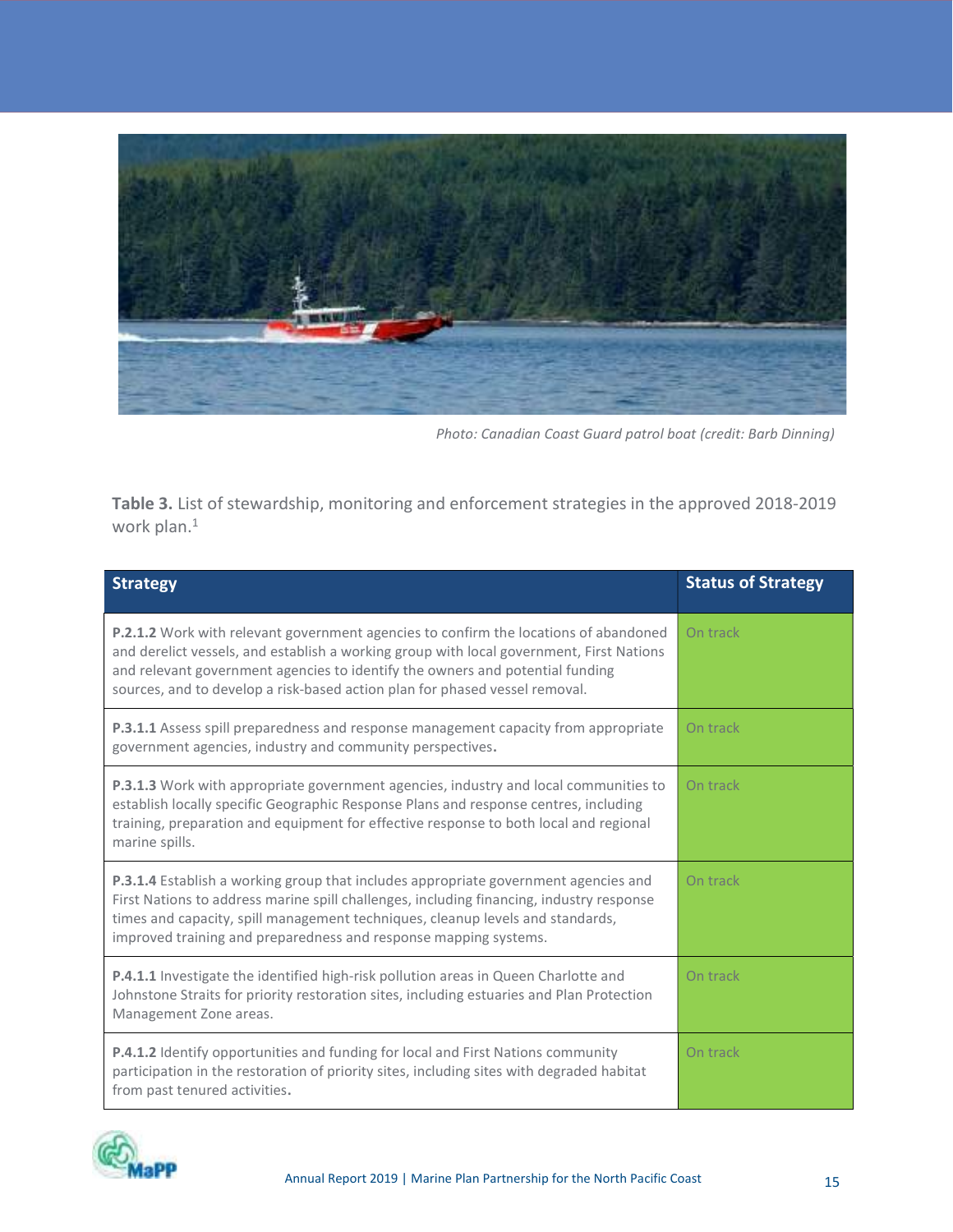| <b>Strategy</b>                                                                                                                                                                                                                                                                                                                                                                                            | <b>Status of Strategy</b>                     |
|------------------------------------------------------------------------------------------------------------------------------------------------------------------------------------------------------------------------------------------------------------------------------------------------------------------------------------------------------------------------------------------------------------|-----------------------------------------------|
| P.4.1.3 Identify and confirm funding sources for local participation in<br>restoration/adaptation programs for species and habitat.                                                                                                                                                                                                                                                                        | On track                                      |
| CHR.1.1.2 Undertake additional cultural and archaeological surveys and ongoing<br>research for culture and heritage resources                                                                                                                                                                                                                                                                              | Complete / Functioning                        |
| CHR.3.1.2 Develop a joint action plan based on the vulnerability assessment of human<br>impacts (Strategy 3.1.1) that includes a description of legislative tools and how they<br>apply, restrictions on access and/or visitation guidelines, an efficient process for<br>managing development where cultural or heritage resources may be or are being<br>impacted, and appropriate communications tools. | Complete / Functioning                        |
| CHR.4.1.1 Establish a provincial government/ Nanwakolas member First Nations<br>agreement to address such topics as surveillance and enforcement of cultural resources<br>in Guardian Watchmen programs.                                                                                                                                                                                                   | On track                                      |
| CHR.4.1.2 Support the development of Nanwakolas member First Nations guidelines for<br>sharing information about cultural resources and the intended use of this information.                                                                                                                                                                                                                              | On track                                      |
| CHR.4.1.3 Develop a provincial government / Nanwakolas member First Nations pilot<br>project on the conservation and protection of cultural resources.                                                                                                                                                                                                                                                     | On track                                      |
| FEAV.3.1.1. Support First Nations monitoring of marine activities as they relate to<br>continued First Nations fishing activities.                                                                                                                                                                                                                                                                         | On track                                      |
| FEAV.4.1.3 Encourage compliance through existing and new monitoring programs,<br>information and education (e.g. guardian watchmen, electronic monitoring).                                                                                                                                                                                                                                                | On track                                      |
| RCE.1.1.2 Co-ordinate training for marine surveillance and enforcement with relevant<br>agencies and organisations.                                                                                                                                                                                                                                                                                        | On track                                      |
| RCE.1.1.3 Promote and/or renew existing, and investigate potential new, local<br>educational opportunities (e.g., lighthouse keepers, StraitWatch) regarding culture and<br>heritage resources and ecological disturbances, including wildlife and pollution<br>incidents                                                                                                                                  | In development / some<br>activities initiated |
| RCE.2.1.2 Increase the use of Guardian Watchmen programs to assist with monitoring<br>and facilitating compliance with tenure provisions, marine plans and existing<br>regulations. This could include, but is not limited to, ecological conditions,<br>conservancies and protected areas, marine oil spill response, cultural and heritage<br>resources, and related early warning systems.              | On track                                      |
| RET.1.1.2 Work with organizations, institutions, industry and governments to develop<br>robust and objective baseline research and monitoring programs.                                                                                                                                                                                                                                                    | On Track                                      |
| RET.3.2.1 Develop or expand education and awareness programs regarding prevention,<br>regulatory compliance, restoration and recovery (e.g., StraitWatch, Observe Record and<br>Report, marine mammal incident reporting).                                                                                                                                                                                 | In development / some<br>activities initiated |

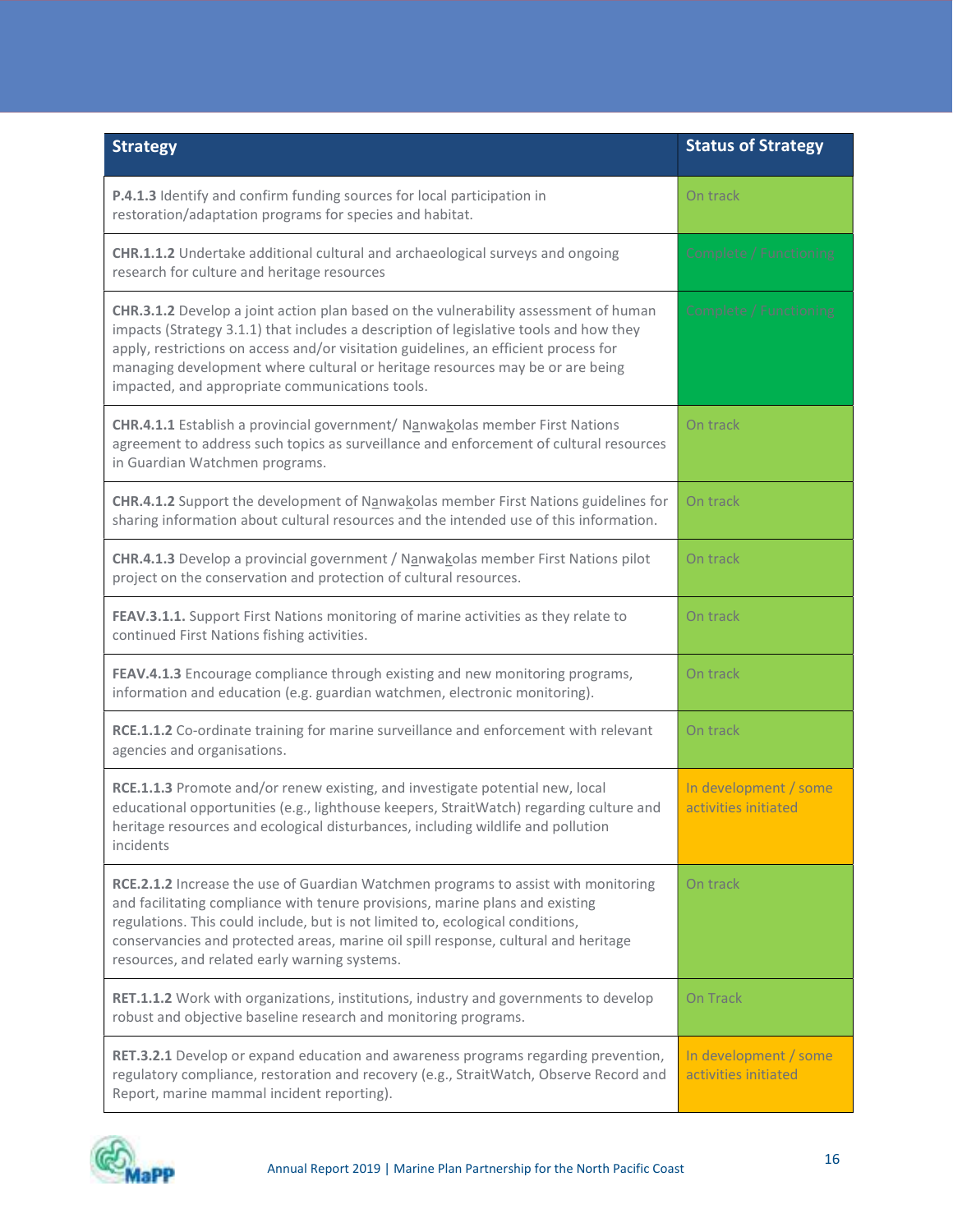

Of the stewardship, monitoring and enforcement strategies undertaken in 2018-2019 fiscal year two are "complete/functioning," 17 are "on track," and two are "in development."

Archaeological site verification and inventory updates planned for 2018-2019 were completed and many new sites were identified, further work is planned for 2019-2020. The Culture and Heritage Action Plan has been completed. A candidate area for a pilot project has been identified. Ongoing discussions are taking place about implementation of the action plan and pilot project.

An EBM monitoring co-ordinator was hired to develop and implement a monitoring strategy for kelp and eelgrass across the NVI sub-region. Field work took place over the summer and data input and analysis in the fall and winter. Five data loggers to monitor sea surface temperature and sea surface salinity were deployed in March 2019; additional loggers will be deployed after the current system has

been tested. A work plan and budget has been developed to continue and advance monitoring in 2019-2020. Current EBM monitoring activities are limited to ecological and oceanographic indicators, the NVI MaPP team is currently exploring additional data sets and sources that may be used to monitor a broader array of indicators including governance and human well-being.

The Guardian programs have been actively undertaking various field work activities. The Guardians worked with an archaeologist to up-date the archaeological inventory and with the EBM co-ordinator to collect data on kelp, eel grass, temperature and salinity. Guardian field work took place between June and October 2018, data processing and analysis was conducted in the fall and winter months. The Guardians continue to engage with partners including provincial Compliance and Enforcement staff to explore areas where there is alignment between provincial regulations, the implementation of MaPP strategies and objectives, and issues of concern to the Nations. First Nations and B.C. partners are working to actively implement joint compliance monitoring; there have been ongoing meetings and joint patrols between B.C. Compliance Enforcement and Guardian programs.

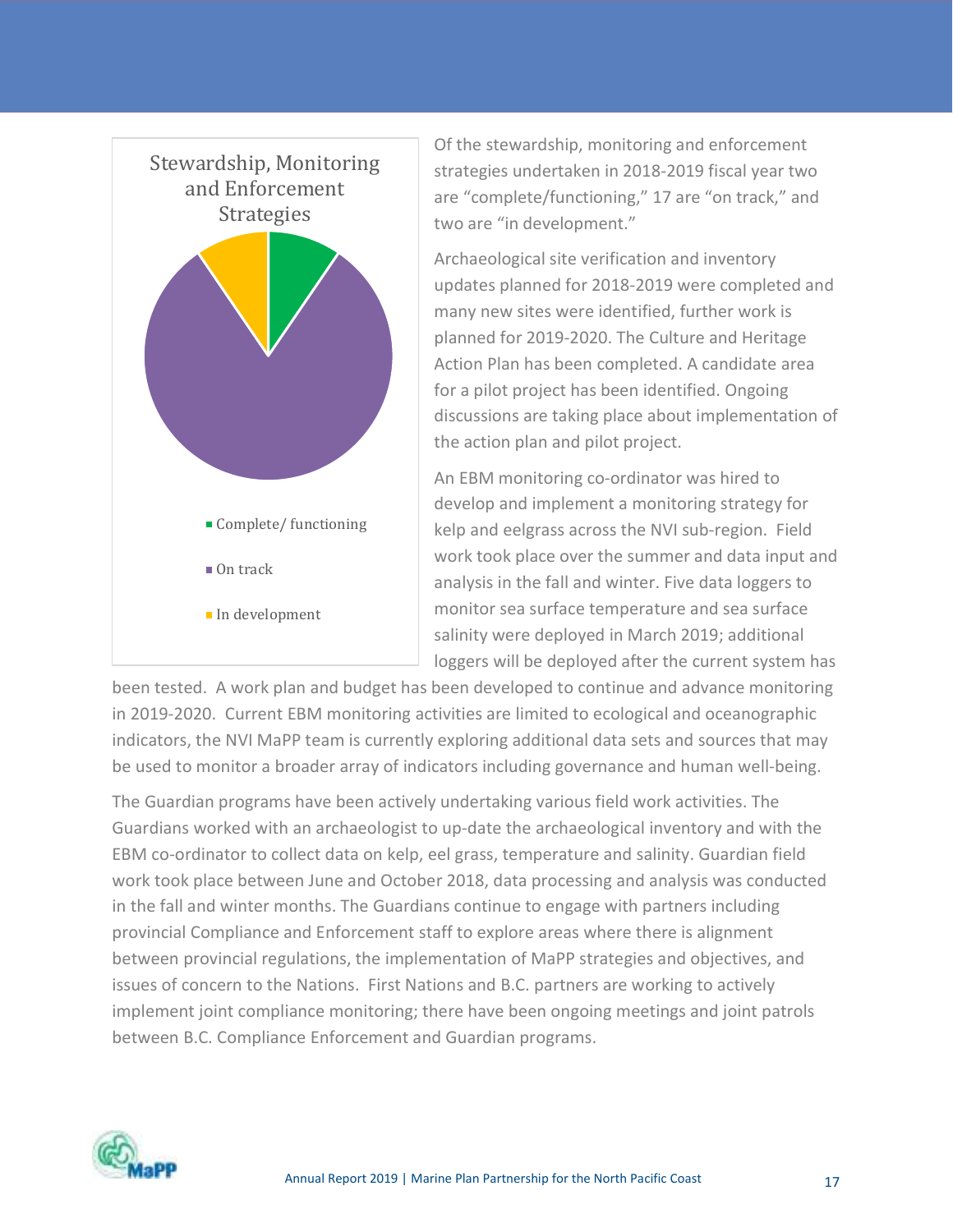

Photo: Guardian and consultant plan archaeological site surveys (credit: Scott Harris)

Geographic Response Planning and Marine Incident Response planning work is being done with the Federal Government as part of Ocean Protection Plan agreement with First Nations; the Province is included in discussions. MaPP contract work has been used to inform detailed discussions around the identification of areas of concern (AOCs) in each community. In March 2018, the federal government announced legislation and funding to address issues with derelict vessels the Partners are evaluating the implications and future role of MaPP in resolving these issues. The First Nation partner is working on this issue as part of the recently signed Reconciliation Framework Agreement for Ocean Protection Plan initiatives.



Photo: Spill kit on the dock at Port Neville (credit: Barb Dinning)

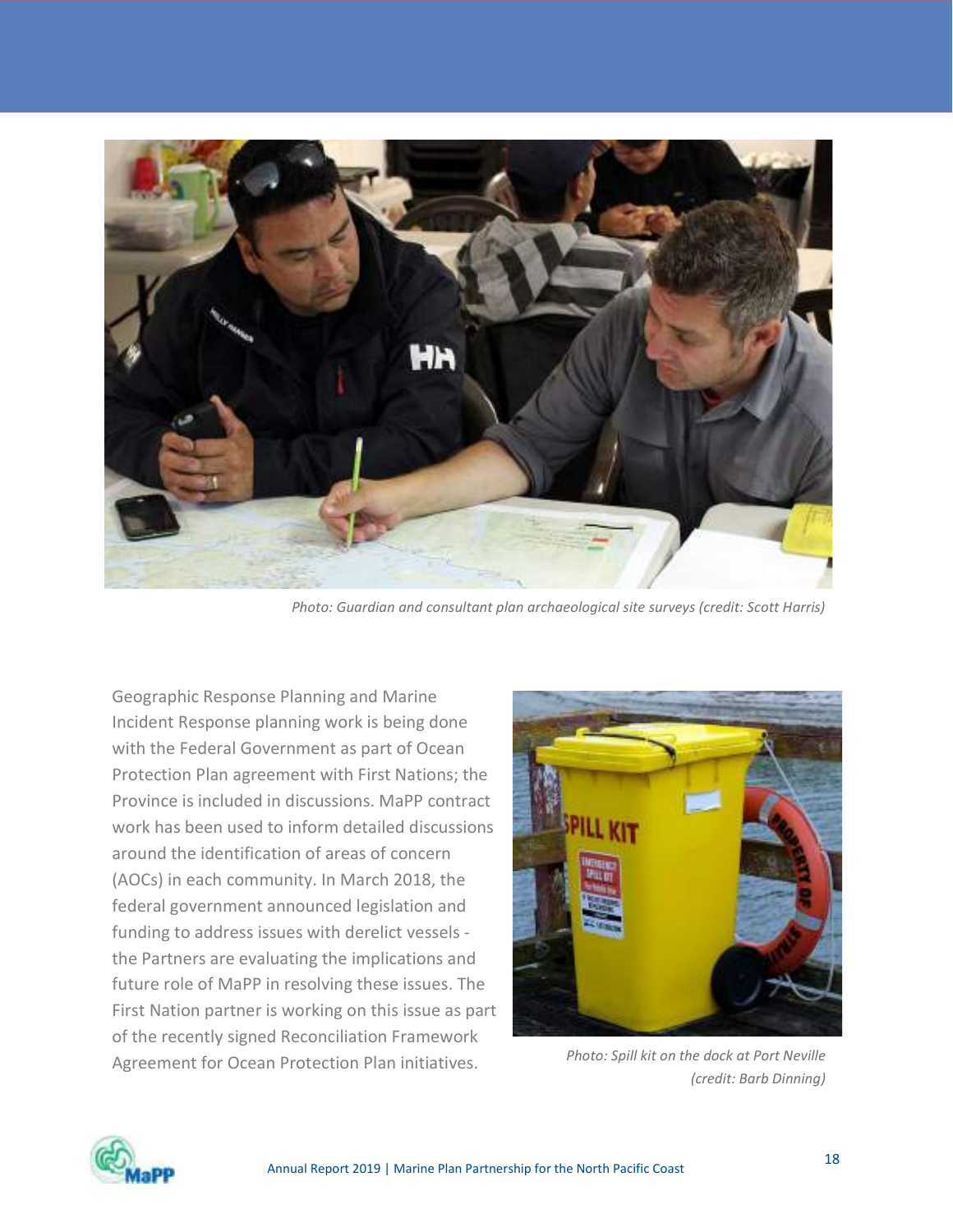Building on the initial prioritization and high-level restoration plans developed by ESSA Technologies, a contract was issued to develop a list of priority restoration activities and detailed strategic restoration plans for Campbell River estuary and Salmon River estuary. The draft site restoration plans developed for Campbell River and Salmon River include a list of potential funding opportunities to support restoration work and identified opportunities for First Nations and community engagement. Draft funding proposals were prepared for submission by First Nations. A funding proposal was submitted to the Coastal Restoration Fund by Nanwakolas Council to support restoration efforts in both estuaries, and to the BC Hydro Fish and Wildlife Conservation Program by K'omoks First Nation to support efforts in the Salmon River estuary. Further work is needed to engage local government staff in reviewing and finalizing site plans, to ensure that they reflect and build on the historical work in each estuary.

Specific process steps, design criteria, and visitor guidelines have been developed by the First Nations partner in collaboration with the BC Marine Trails Society and the Ministry of Forests, Lands, Natural Resource Operations and Rural Development (FLNRORD) for use in the development of a marine trails network in member traditional territories.

The NVI communications strategy outlines a number of opportunities and needs for education and outreach projects targeting local communities and stakeholders to support stewardship, monitoring and compliance efforts. A videographer was contracted to produce 3-5 short films (or equivalent) to be used by the Guardians for education and outreach to visitors and within their communities.

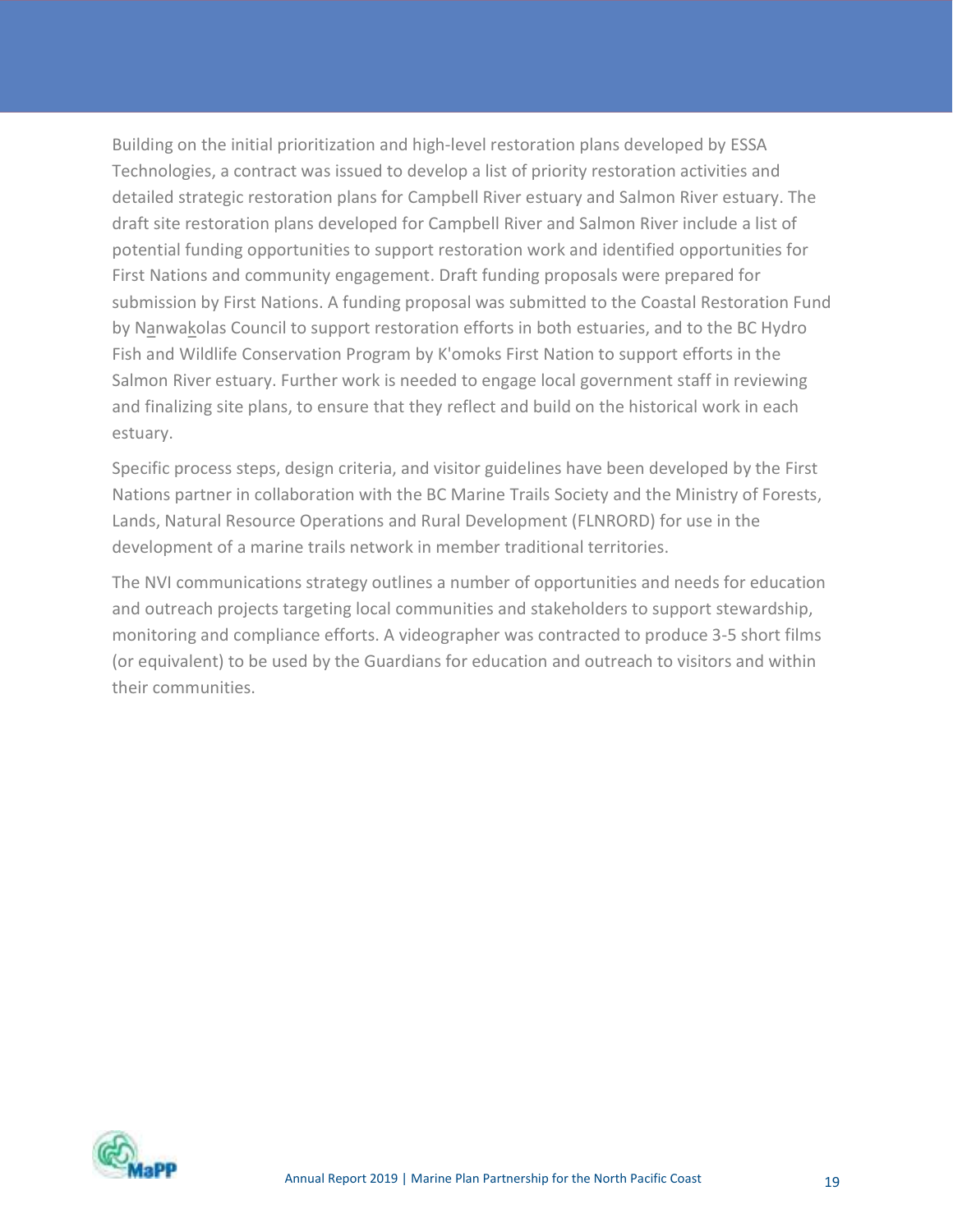Table 4. List of sustainable economic development and healthy communities strategies in the approved 2018-2019 work plan.<sup>1</sup>

| <b>Strategy</b>                                                                                                                                                                                                                                                                                                                                                 | <b>Status of Strategy</b>                     |
|-----------------------------------------------------------------------------------------------------------------------------------------------------------------------------------------------------------------------------------------------------------------------------------------------------------------------------------------------------------------|-----------------------------------------------|
| A.2.1.3 Work with relevant industries to identify marine species that offer viable, long-<br>term, ecosystem-based aquaculture opportunities (including but not limited to Sablefish,<br>kelp, sea cucumber, and urchin production).                                                                                                                            | Complete / Functioning                        |
| A.3.1.1 Identify appropriate sites with high shellfish aquaculture capability for First<br>Nations tenure opportunities. Priority areas are the North Shore/Boswell Inlet (SMZ 1),<br>Port Neville (SMZ 25), Booker Lagoon (SMZ 11) and Kalogwis (SMZ 22) - see Chapter 5.                                                                                      | On track                                      |
| GCM.2.1.1 Increase opportunities for First Nations, local residents, local governments<br>and stakeholders to provide input to marine management decisions.                                                                                                                                                                                                     | On track                                      |
| GCM.2.1.2 Increase First Nations, local resident, local government and stakeholder<br>participation in management and development plans, including planning priorities.                                                                                                                                                                                         | On track                                      |
| P.1.1.2 Assess the vulnerability of existing and potential marine uses and activities that<br>are sensitive to pollution from marine and adjacent upland sources. Priorities are sewage<br>outfall impacts on shellfish areas in Hardy Bay (SMZ 8), loxiwe in the Broughton (PMZ 7),<br>and existing and new conservation and protection areas - see Chapter 5. | In development / some<br>activities initiated |
| RCE.2.1.1 Work with relevant government agencies to identify opportunities where<br>Guardian Watchmen could participate in the surveillance of marine activities and the<br>enforcement of marine regulations.                                                                                                                                                  | In development / some<br>activities initiated |
| RET.2.1.3 Encourage research institutions and industry to use First Nations in conducting<br>research programs.                                                                                                                                                                                                                                                 | On track                                      |
| RET.3.1.1 Work with existing regional and local committees to identify and address gaps<br>in training and establish programs to educate community youth about opportunities for<br>marine sector employment training.                                                                                                                                          | On track                                      |
| RET.3.1.2 Increase multi-sector cooperation to create a critical mass for training<br>opportunities for mutual certifications.                                                                                                                                                                                                                                  | On track                                      |
| RET.3.1.3 Evaluate current human resource needs and future sector growth as the basis<br>for training programs.                                                                                                                                                                                                                                                 | On track                                      |
| RET.3.1.4 Encourage training and hiring of local residents for jobs in the marine<br>economic sectors.                                                                                                                                                                                                                                                          | On track                                      |
| RT.1.1.1 Undertake a review of infrastructure, transportation, market entry and other<br>barriers/challenges to participation in recreation and tourism opportunities.                                                                                                                                                                                          | On track                                      |
| RT. 2.1.2 Encourage collaboration between local and First Nations interests and existing<br>organisations to consolidate various recreational and tourism products and experiences<br>in the Plan Area.                                                                                                                                                         | On track                                      |

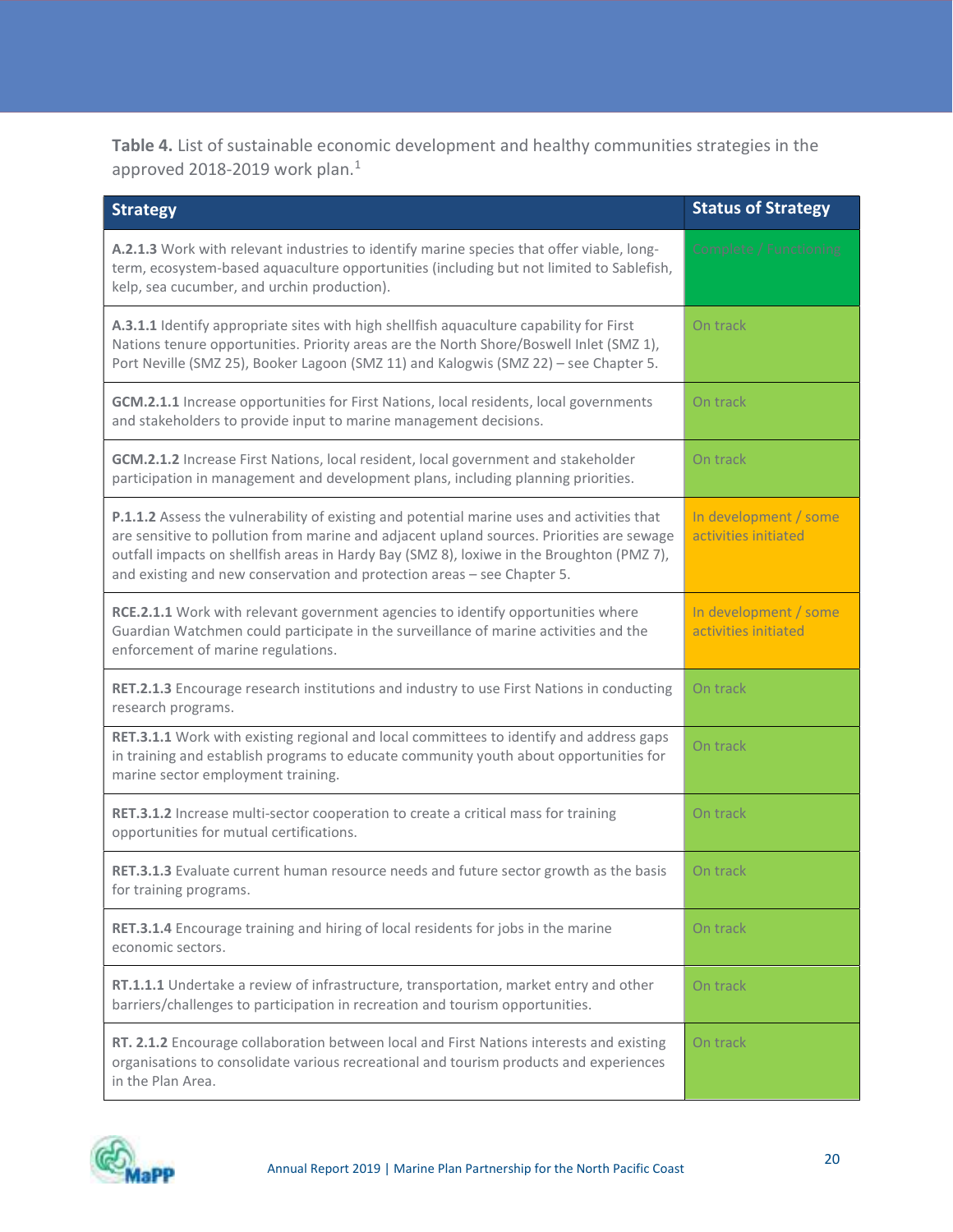RT.2.1.4 Facilitate First Nations and local government involvement in the planning and development of a marine trails network that includes sites that are accessible to marine public recreation users.

On track



Photo: Port Neville general store (credit: Barb Dinning)

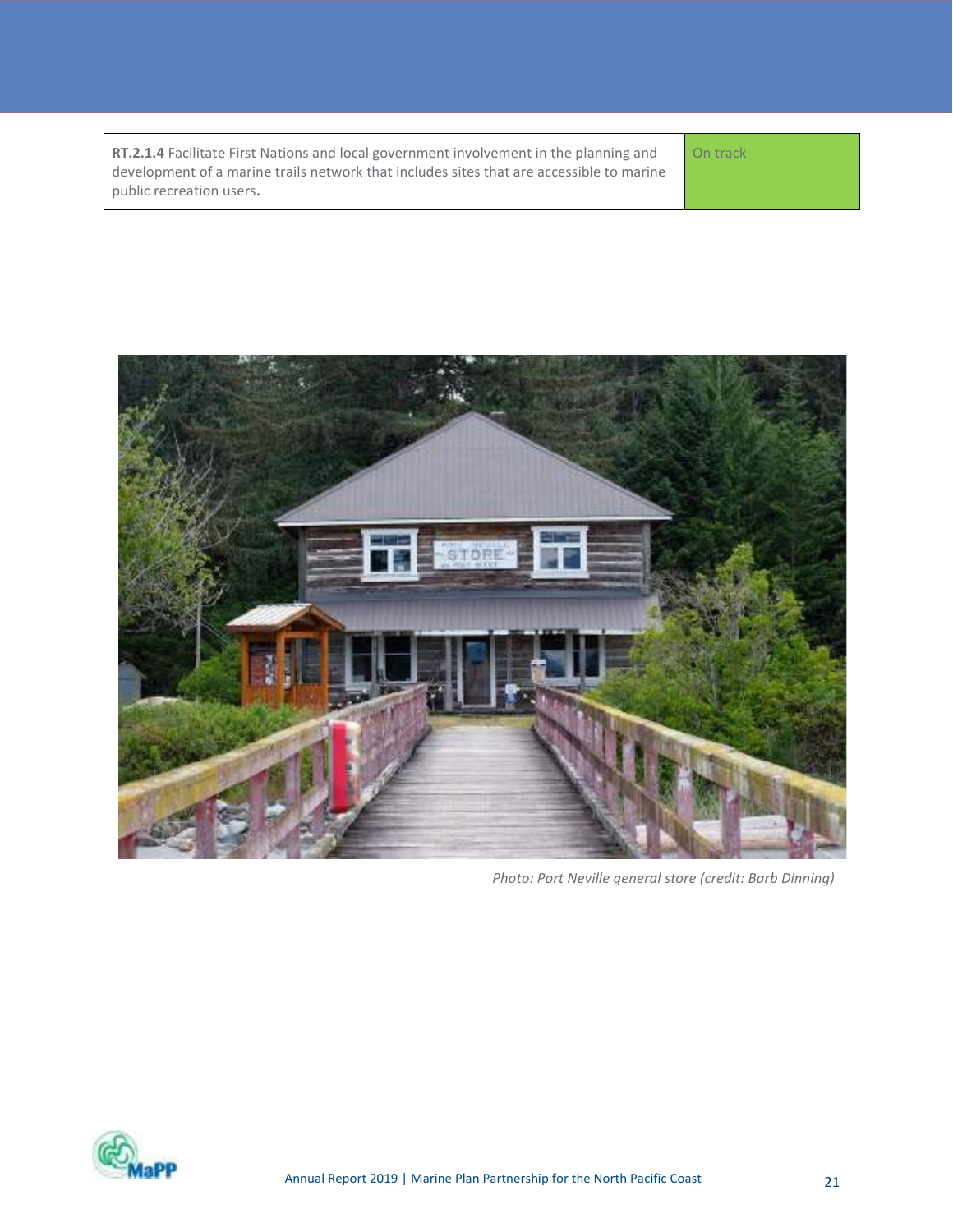Of the sustainable economic development, healthy communities strategies undertaken in 2018-2019 one is "complete/ functioning," 11 are "on track," and two are "in development."

A feasibility study for shellfish (scallop) aquaculture in the North Vancouver Island sub-region has been completed. The feasibility study uses growth data collected from the TSAP project, along with economic modelling, and an assessment of operational needs to identify and evaluate the overall feasibility of a commercial shellfish aquaculture operation. The Tlowitsis Shellfish Aquaculture Pilot Project (TSAP) is progressing on schedule. The scallops have achieved a good seasonal growth rate in June 2018 and by September 2018 the first cohort had reached market size. There was considerable organic fouling over the spring and summer. TSAP is planned to continue to September 2019 to ensure all scallops reach market size. The Tlowitsis Marine Plant Pilot project (TMPP) was initiated in October 2018 as an extension to the shellfish aquaculture using the existing shellfish aquaculture infrastructure at Port Neville to explore the feasibility of sugar kelp aquaculture. Seed ropes have been installed at the site and kelp growth will be monitored and sampled every month from March to July 2019.



Photo: Sugar kelp (credit: Don Tillapaugh)

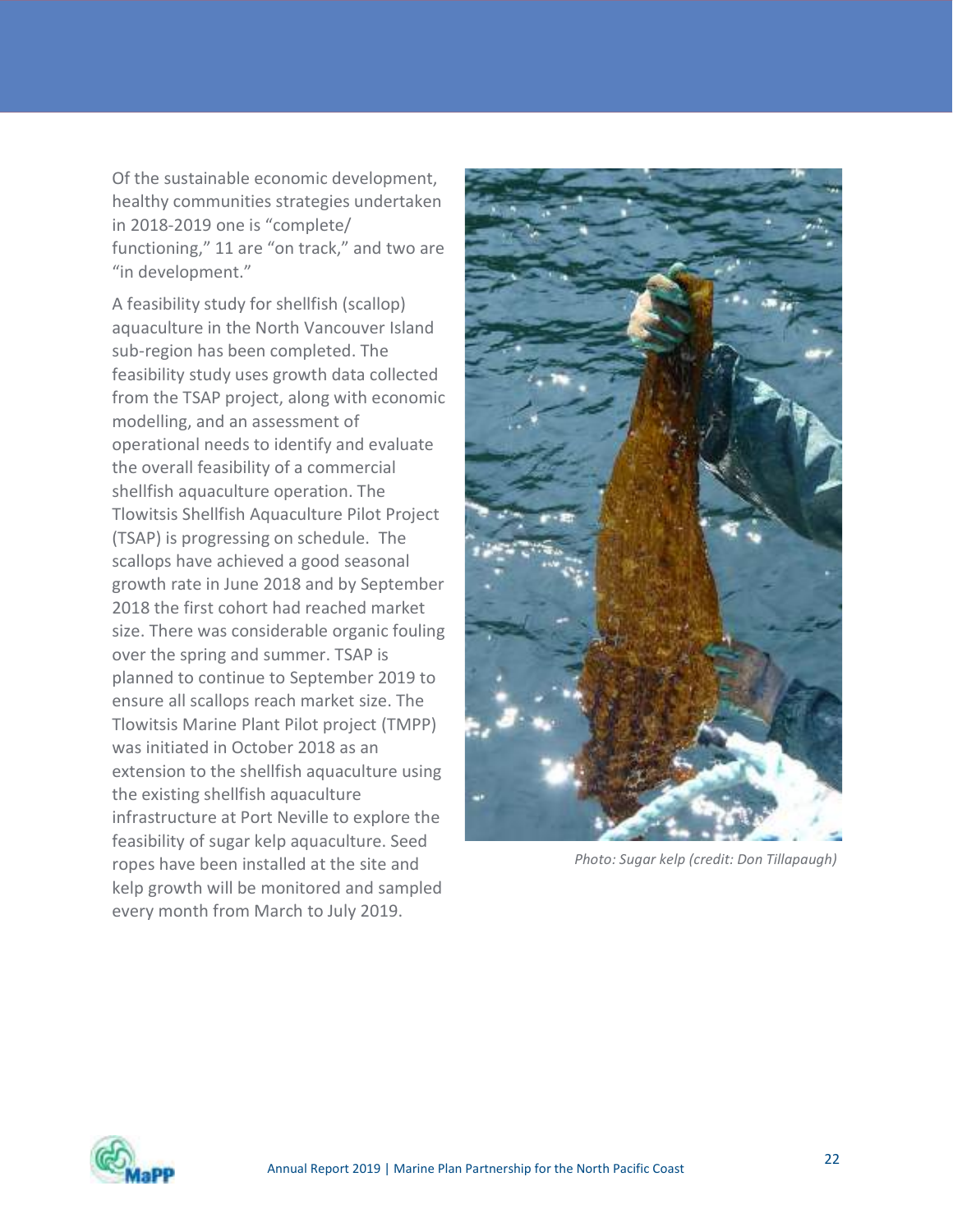

The assessment of vulnerability of existing and potential marine uses and activities to pollution had been put on hold pending a regional level analysis, Communities however that project did not progress due to a lack of available data. The Polluted Areas Restoration study did identify some of the priority sites and identified some sites for further examination that will inform this work moving forward. The NVI team reviewed and prioritized the recommendations that were identified in the Y3 Recreation and Tourism study and sought additional feedback from experts in the rec and tourism sector. As a result of these discussions, the team is exploring potential collaboration on training workshops with Destination BC and the Indigenous Tourism Association of BC to be held in 2019-2020. Specific process steps, design criteria, and visitor guidelines have been developed by the First Nations partner in collaboration with the BC Marine Trails Society and FLNRORD for use in the On track development of a marine trails network in member traditional territories. Further work is planned in 2019-2020 to identify potential sites for inclusion in and exclusion from the trail. A scope of work for a

training needs assessment was shared with MPAC for feedback, an request for proposal was issued, and a consulting team has been hired to undertake this work.

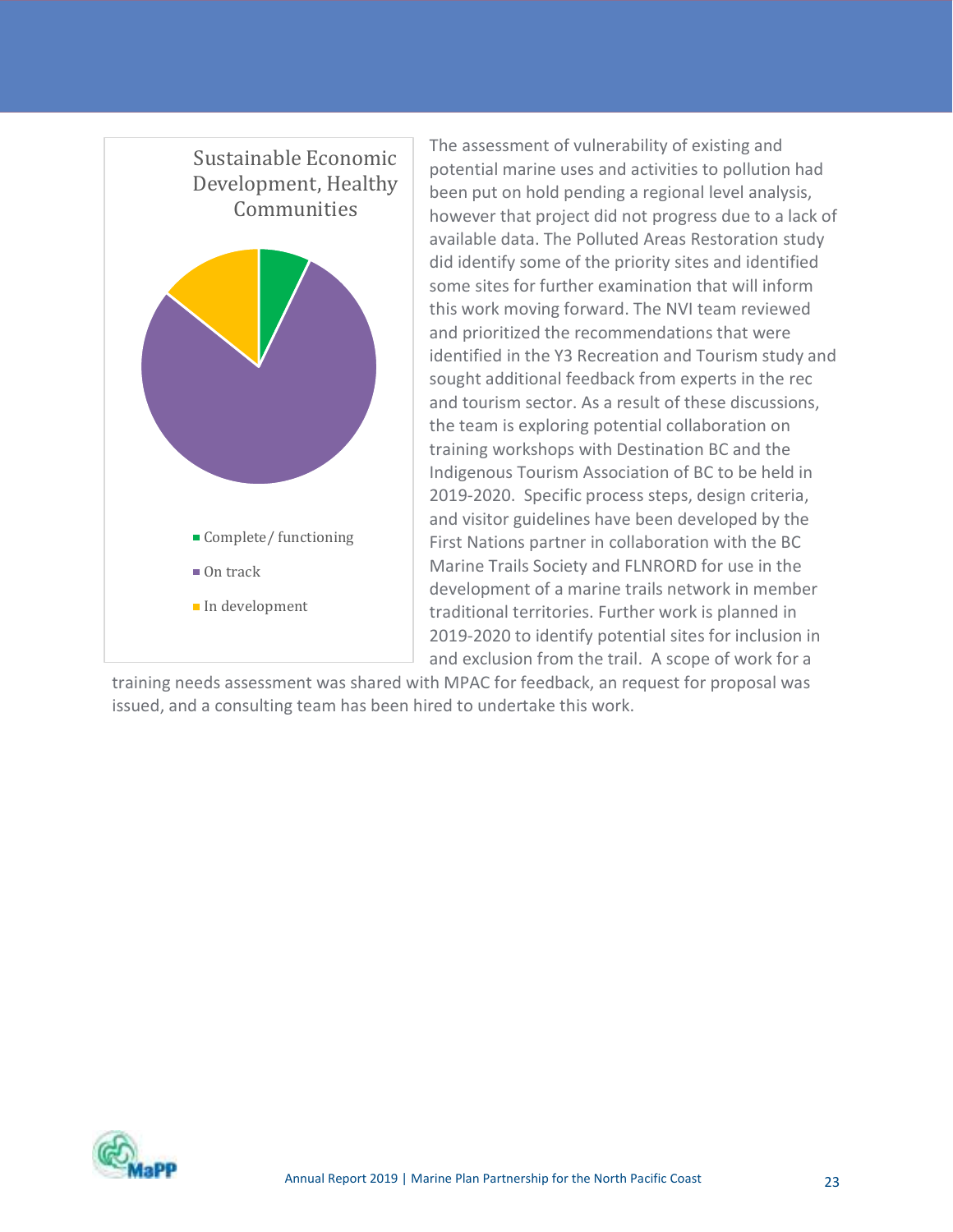

Photo: Estuary at the head of Port Harvey (credit: Barb Dinning)

#### Outcome 5: Climate Change and Adaptive Management – Undertaking studies and plans to better address the effects of climate change in the MaPP region.

The 2018-2019 work plan included funding for a Climate Change Vulnerability Assessment for the NVI sub-region. Climate change studies are ongoing at a regional level, and further work in the sub-region has been scoped based on the gaps, needs and issues identified through the regional work.

A vulnerability assessment for the NVI region has yet to be undertaken; however, a more detailed outline for a specific climate change vulnerability assessment has been developed in the 2019-2020 work plan and several projects have included climate change related components that will inform a future vulnerability study. The measurement of oceanographic conditions is underway through the EBM monitoring program and shellfish aquaculture pilot project. Discussions with staff at West Coast Conservation Lands Management Program are underway to install salt marsh data loggers in two key estuaries to monitor changes in elevation and sea level to determine estuary resilience to climate change. This will help to identify resilient estuaries where restoration efforts may be focused. The aquaculture feasibility study and archaeological site verification and inventory work also identify climate change impacts for further examination.

A full list of strategies related to this MaPP outcome is in Table 5.

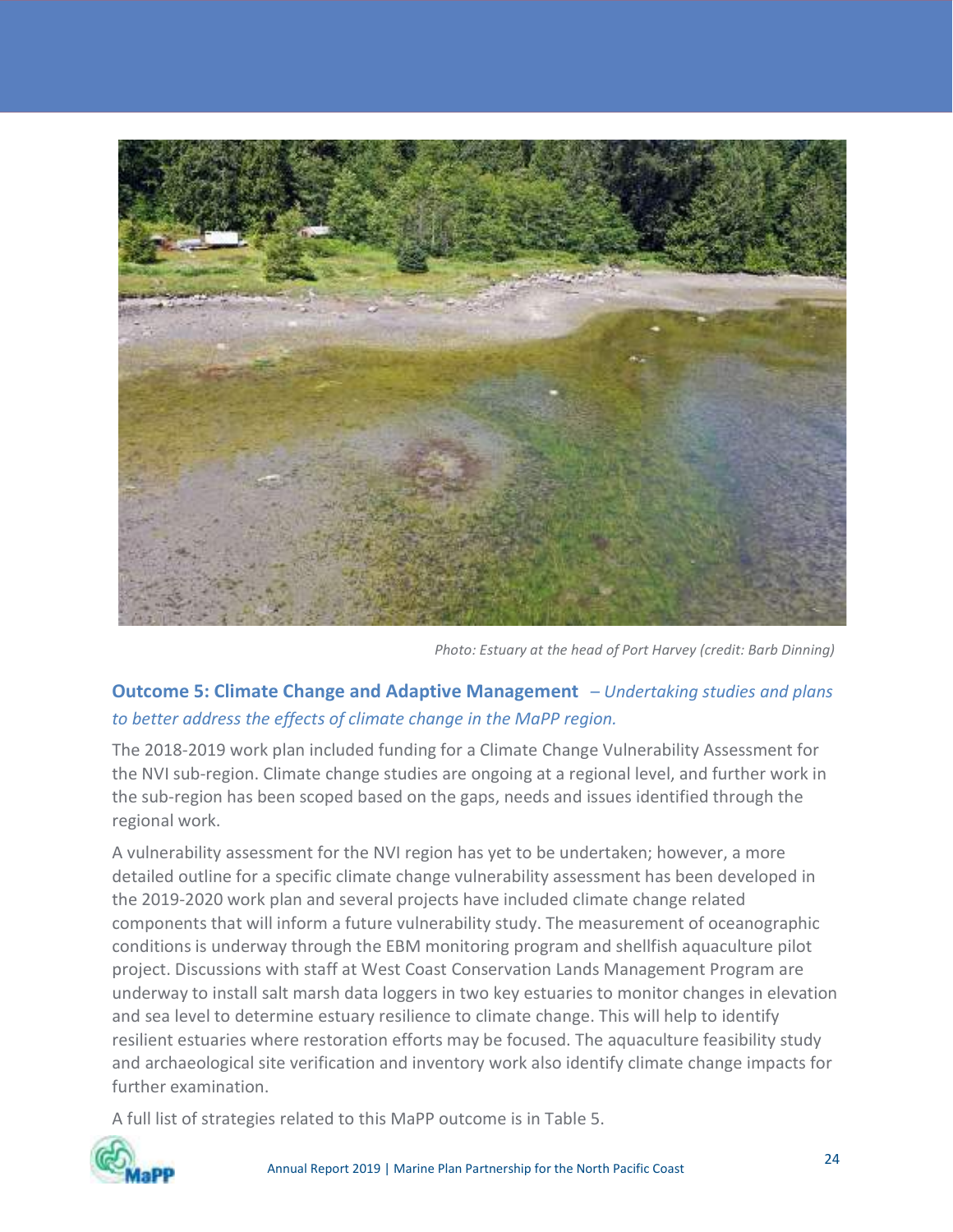Table 5. List of climate change and adaptive management strategies in the approved 2018-2019 work plan.

| <b>Strategy</b>                                                                                                                                                                                                                                                                                                                                                                       | <b>Status of Strategy</b>                     |
|---------------------------------------------------------------------------------------------------------------------------------------------------------------------------------------------------------------------------------------------------------------------------------------------------------------------------------------------------------------------------------------|-----------------------------------------------|
| CE.5.1.1 Work with communities, industry, stakeholders and relevant government<br>agencies to identify and assess the vulnerability of existing marine uses and activities to<br>climate change, and the risks of climate change on the viability of those activities.                                                                                                                | In development / some<br>activities initiated |
| CE.5.1.2 Identify the level of adaptability of existing marine industries, including the use<br>of potential monitoring indicators, and develop strategies for adaptation or alternative<br>practices.                                                                                                                                                                                | In development / some<br>activities initiated |
| CHR.5.1.1 Develop action plans, based on climate change vulnerability assessments, for<br>responding to the potential effects of climate change, such as inundation, erosion, and<br>access limitations, on cultural and heritage resources, including food sources.                                                                                                                  | In development / some<br>activities initiated |
| RET.5.1.2 Gather traditional, local, industry (e.g., aquaculture) and scientific knowledge<br>of climate change (e.g., flooding, severe marine storms, acidification) to better<br>understand the potential impacts of climate change and develop response or adaptation<br>measures.                                                                                                 | In development / some<br>activities initiated |
| <b>RET.5.1.3</b> Using preliminary climate change vulnerability assessments and other<br>resources, prepare a climate change vulnerability assessment for the Plan Area to<br>identify priorities including protection of ecosystems and cultural and heritage<br>resources; economic risks and opportunities; impacts on community infrastructure; and<br>community design/planning. | In development / some<br>activities initiated |
| RT.4.1.1 Determine which tourism activities are vulnerable to climate change and assess<br>new business and tourism impacts and opportunities due to climate change.                                                                                                                                                                                                                  | In development / some<br>activities initiated |

Of the climate change and adaptive management strategies undertaken in 2018-2019 all six are "in development."

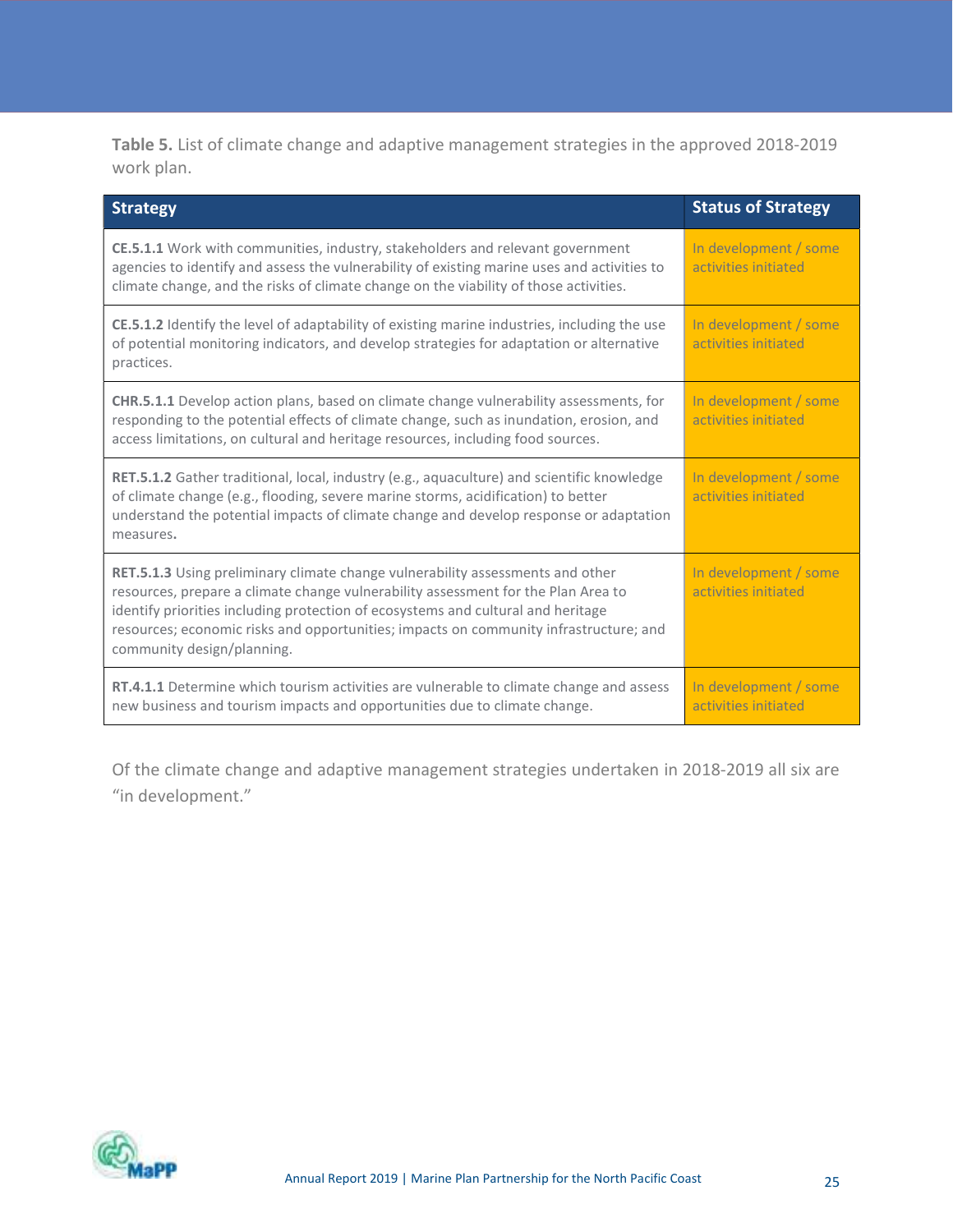# ECOSYSTEM-BASED MANAGEMENT INDICATOR MONITORING

See 2018 MaPP NVI EBM Monitoring Analysis (Thalassia Environmental, 2019).



Photo: Kelp monitoring survey (credit: Thalassia.ca)

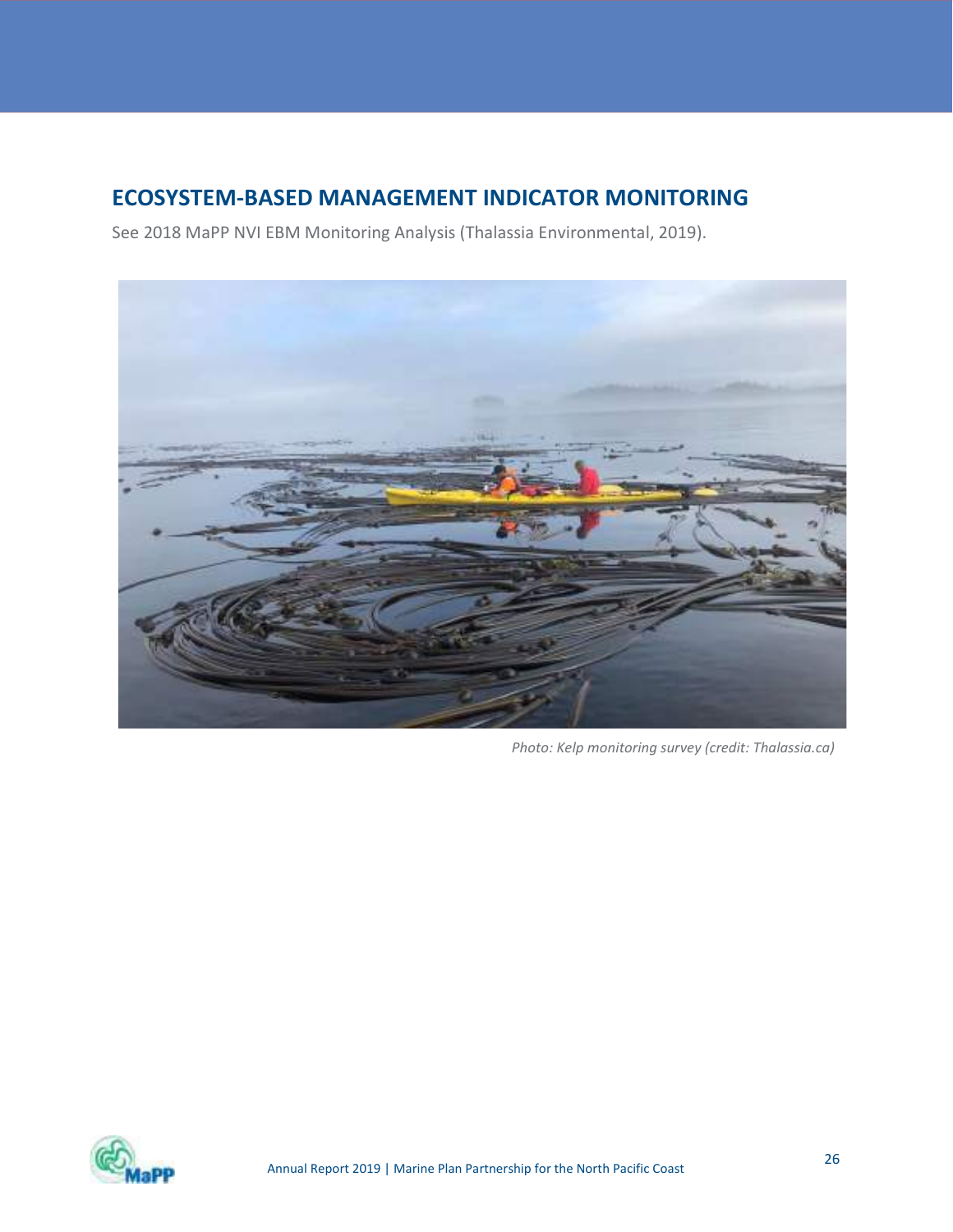

Photo: Tug boat and barge transiting Baronet Passage (credit: Barb Dinning)

# LOOKING AHEAD

In the next fiscal year of implementation (2019-2020), the NVI Team will continue to focus on projects that were started in the 2018-2019 fiscal year that require additional activities in all MaPP outcomes, and will engage MPAC members on all aspects of implementation.

New projects are anticipated for the following topics:

- Marine governance
- Training and human resource needs
- Supporting the local fisheries economy
- Climate change vulnerability
- Estuary resilience
- Enagement in management and monitoring of protection and conservaiton areas

Efforts will continue by both partners in establishing agreements for enabling the Guardian programs to assist with monitoring and facilitating compliance with provincial tenure provisions, marine plans and existing regulations.

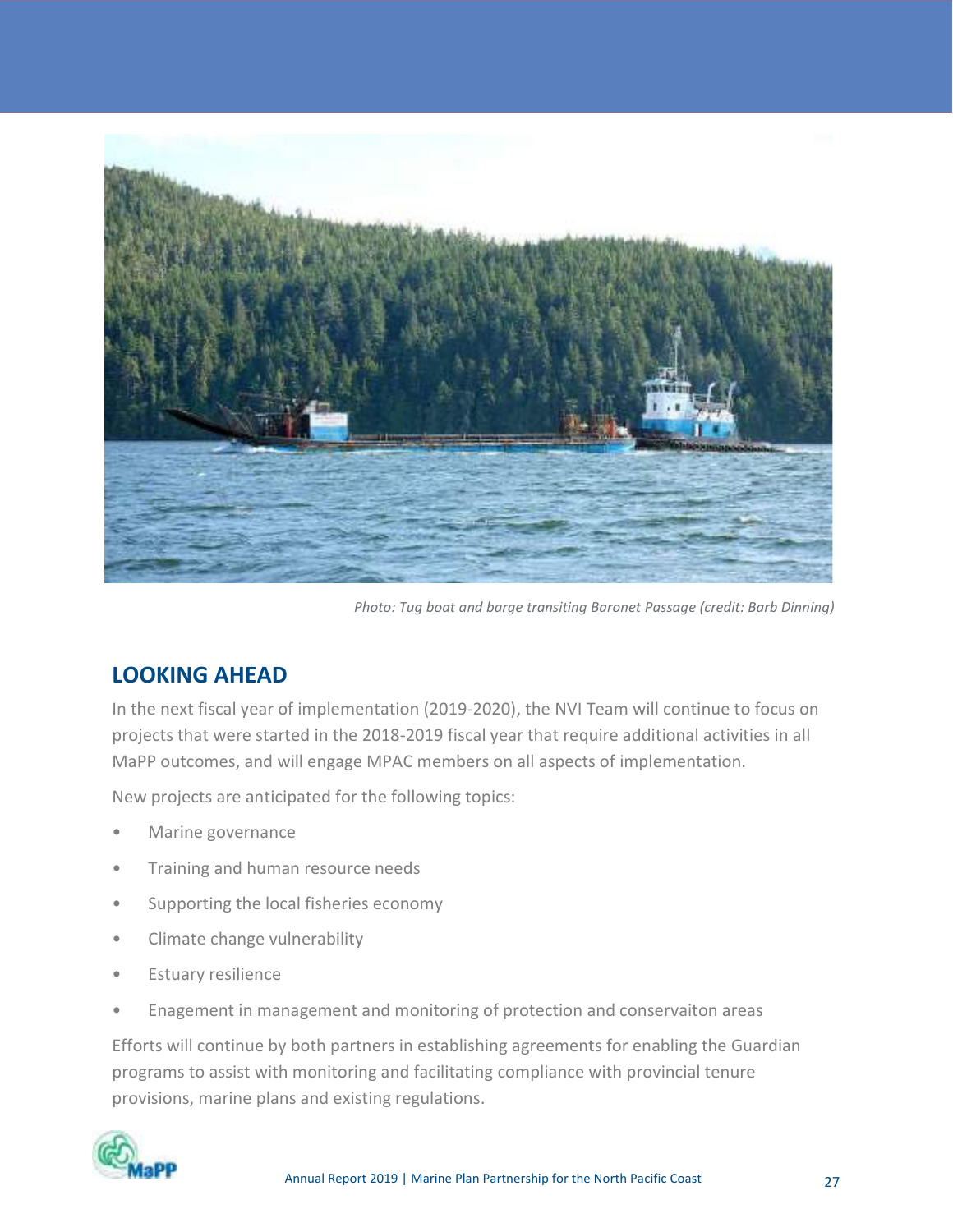# APPENDIX A – COMPLETED NVI IMPLEMENTATION STUDIES, 2018- 2019

| <b>Topic</b>                              | <b>Author</b>              | <b>Title</b>                                                                                                                                                    | <b>Date</b><br>completed |
|-------------------------------------------|----------------------------|-----------------------------------------------------------------------------------------------------------------------------------------------------------------|--------------------------|
| <b>Polluted Areas</b><br>Restoration      | <b>ESSA Technologies</b>   | Polluted Areas Restoration Strategy:<br>North Vancouver Island Marine Plan<br>Area                                                                              | 13 Aug 2018              |
| Polluted Area<br>Restoration              | Aestuaria                  | (Draft) Campbell River Estuary Habitat<br>Restoration Plan & Salmon River<br>Habitat Estuary Restoration Plan                                                   | <b>TBC</b>               |
| Culture and<br>Heritage Action<br>Plan    | Nanwakolas Council         | (internal) IMPLEMENTATION ACTION<br>PLAN - MaPP North Vancouver Island<br>Marine Plan: Recommendations on<br>Archaeological, Heritage and Cultural<br>Resources | 26 Oct 2019              |
| Cultural and<br><b>Heritage Resources</b> | Inlailawatash              | (Internal) Cultural and Heritage<br><b>Vulnerability and Sensitivity</b><br>Assessment 2019                                                                     | 28 Jan 2019              |
| Aquaculture<br>Feasibility                | Don Tillapaugh             | (Draft) MaPP NVI Scallop Farm<br>Feasibility Study                                                                                                              | 18 Feb 2019              |
| Shellfish<br>Aquaculture                  | Don Tillapaugh             | Tlowitsis Shellfish Aquaculture Pilot<br>(TSAP) Project Progress Report                                                                                         | 31 March<br>2019         |
| Kelp Aquaculture                          | Don Tillapaugh             | (Draft) Tlowitsis Marine Plant Pilot<br>(TMMP) Project Progress Report                                                                                          | 10 April 2019            |
| <b>EBM Monitoring</b>                     | Thalassia<br>Environmental | 2018 MaPP NVI EBM Monitoring<br>Analysis                                                                                                                        | 25 April 2019            |
| <b>EBM Monitoring</b>                     | Thalassia<br>Environmental | 2018 MaPP Queen Charlotte Strait<br>Kelp Surveys                                                                                                                | 8 November<br>2018       |
| <b>EBM Monitoring</b>                     | Ed Gregr                   | Canopy Kelp Modelling Project - MaPP<br>NVI Sub-Region                                                                                                          | 01 October<br>2018       |

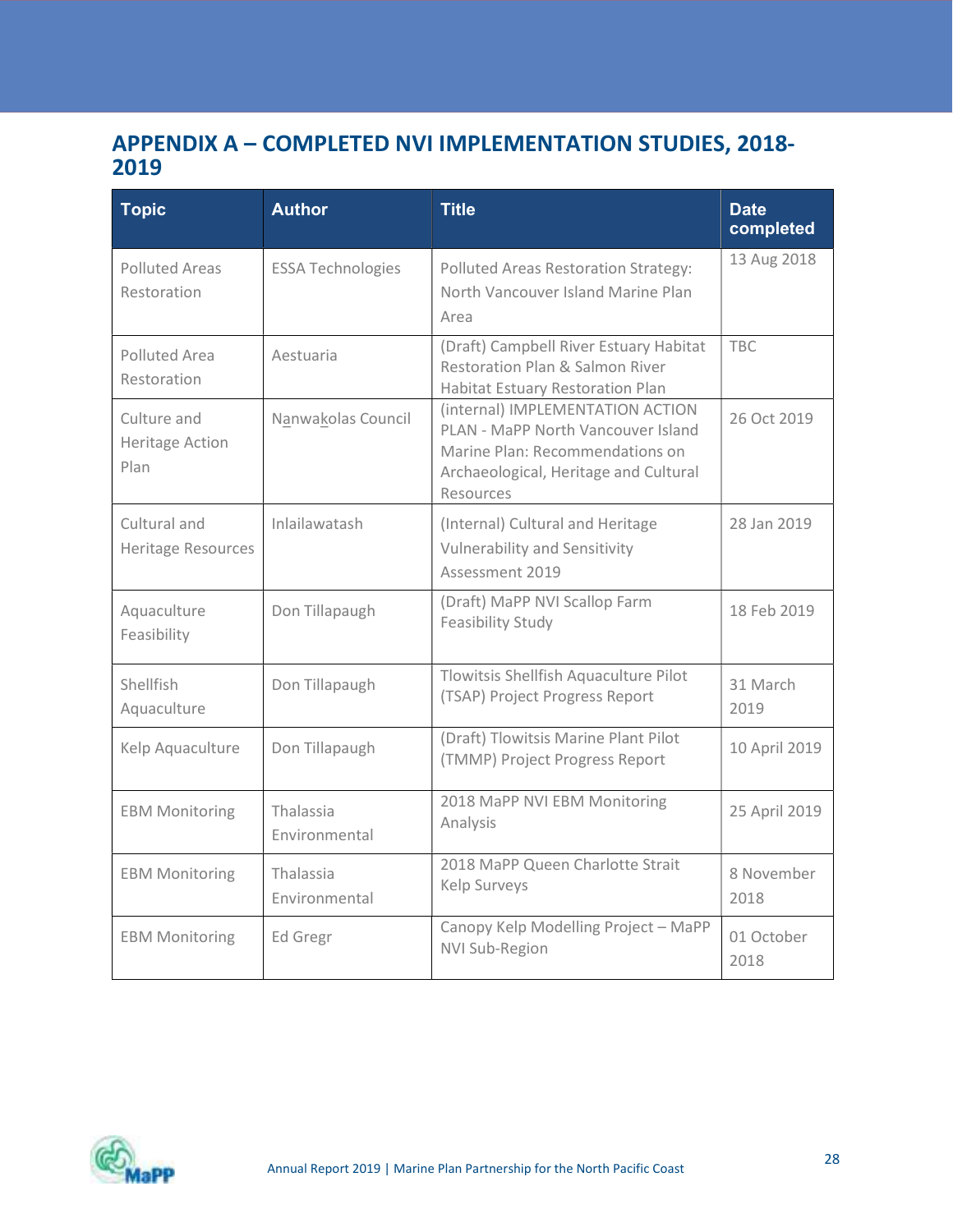# APPENDIX B – NVI MARINE PLAN ADVISORY COMMITTEE MEMBERSHIP, 2018-2019

| <b>Name</b>                              | <b>Sector</b>                                         |
|------------------------------------------|-------------------------------------------------------|
| <b>Bruce Storry (Member)</b>             | Coastal Forestry                                      |
| Bharat Adhikari (Co-alternate)           | Coastal Forestry - BCTS                               |
| Christina Mardell (Co-alternate)         | Coastal Forestry - BCTS                               |
| Richard Snowdon (Member)                 | <b>Commercial Tourism</b>                             |
| Jim McIsaac (Member)                     | <b>Commercial Fishery</b>                             |
| Dan Edwards (Alternate)                  | <b>Commercial Fishery</b>                             |
| Kim Wright / Bill Wareham<br>(Member)    | <b>Marine Conservation</b>                            |
| Ross Jameson (Alternate)                 | <b>Marine Conservation</b>                            |
| Richard Opala (Member)                   | Finfish Aquaculture                                   |
| Jim Abram (Member)                       | Local Government - Strathcona Regional District       |
| Larry Samson (Member)                    | Local Government - City of Campbell River             |
| Charlie Cornfield (Alternate)            | Local Government - City of Campbell River             |
| Heidi Soltau (Member)                    | Local Government - Regional District of Mt Waddington |
| Dennis Buchanan (Alternate 1,<br>Member) | Local Government - Regional District of Mt Waddington |
| Jeff Long (Alternate 2,<br>Alternate)    | Local Government - Regional District of Mt Waddington |
| Leightan Wishart (Member)                | Local Government - District of Port Hardy             |
| Fred Robertson (Alternate)               | Local Government - District of Port Hardy             |
| Mike Kelly (Member)                      | Port Hardy Harbour Authority                          |
| Peter Stockdill (Member)                 | <b>Public Recreation</b>                              |
| Nick Heath (Alternate)                   | <b>Public Recreation</b>                              |
| Chuck Ashcroft (Member)                  | <b>Public Recreational Fishing</b>                    |
| Don Tillapaugh (Member)                  | Shellfish Aquaculture                                 |
| Todd Russell (Alternate)                 | Shellfish Aquaculture                                 |

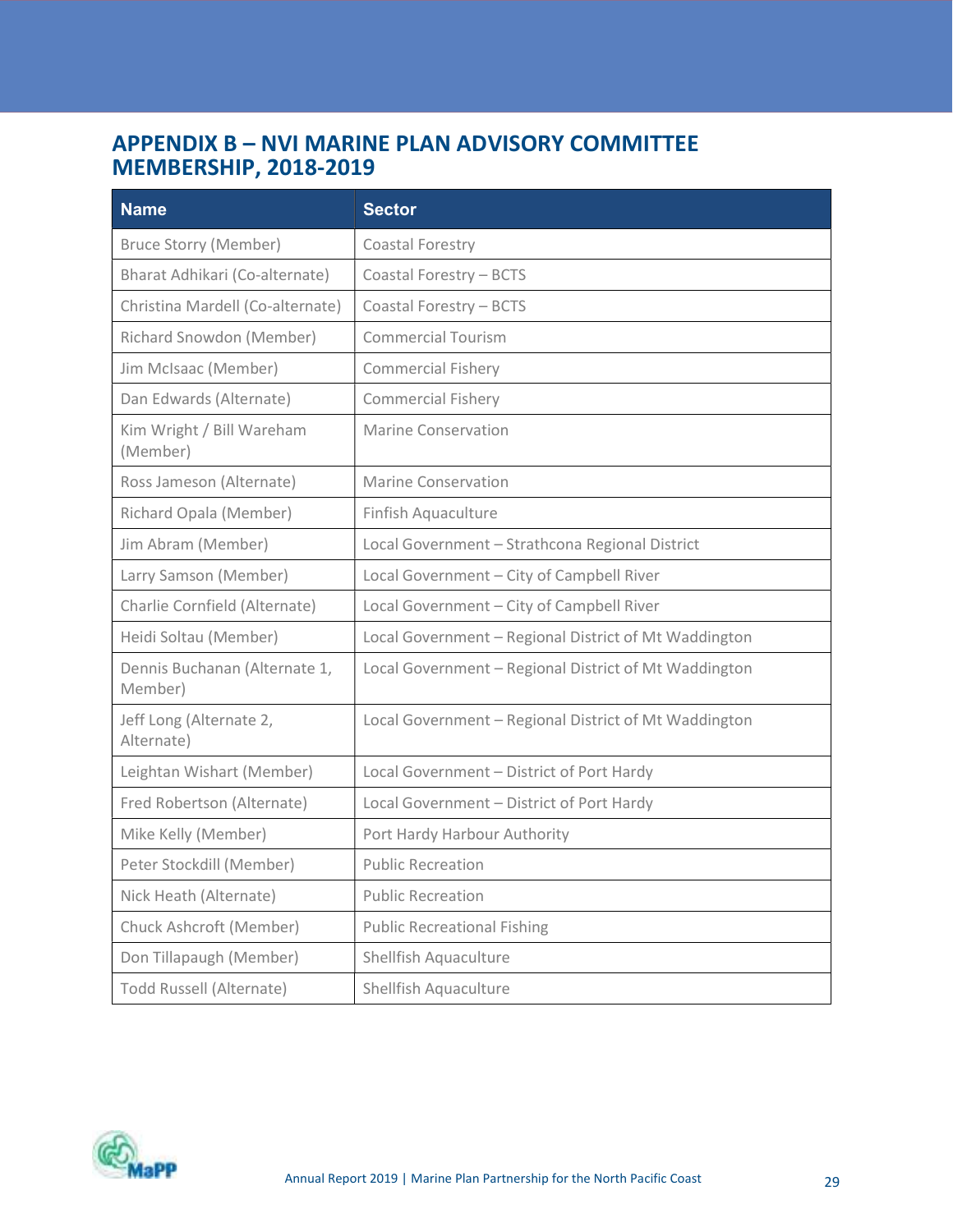# APPENDIX C – NVI TECHNICAL TEAM, 2018-2019

| <b>Name</b>         | <b>Title</b>                                                    |
|---------------------|-----------------------------------------------------------------|
| John Bones          | Co-Lead, Nanwakolas Council of First Nations                    |
| Sally Cargill       | Co-Lead, Province of B.C. (from October 2018)                   |
| Andy Witt           | Co-Lead, Province of B.C. (to October 2018)                     |
| Scott Harris        | Marine Planner, Nanwakolas Council of First Nations             |
| <b>Barb Dinning</b> | Marine Planner/GIS Analyst, Nanwakolas Council of First Nations |
| Alexandra Barron    | <b>Technical Planner, NVI MaPP</b>                              |
| Josie Byington      | Planning Assistant, NVI MaPP                                    |



Photo: Guardians conduct an eel grass survey (credit: Scott Harris)

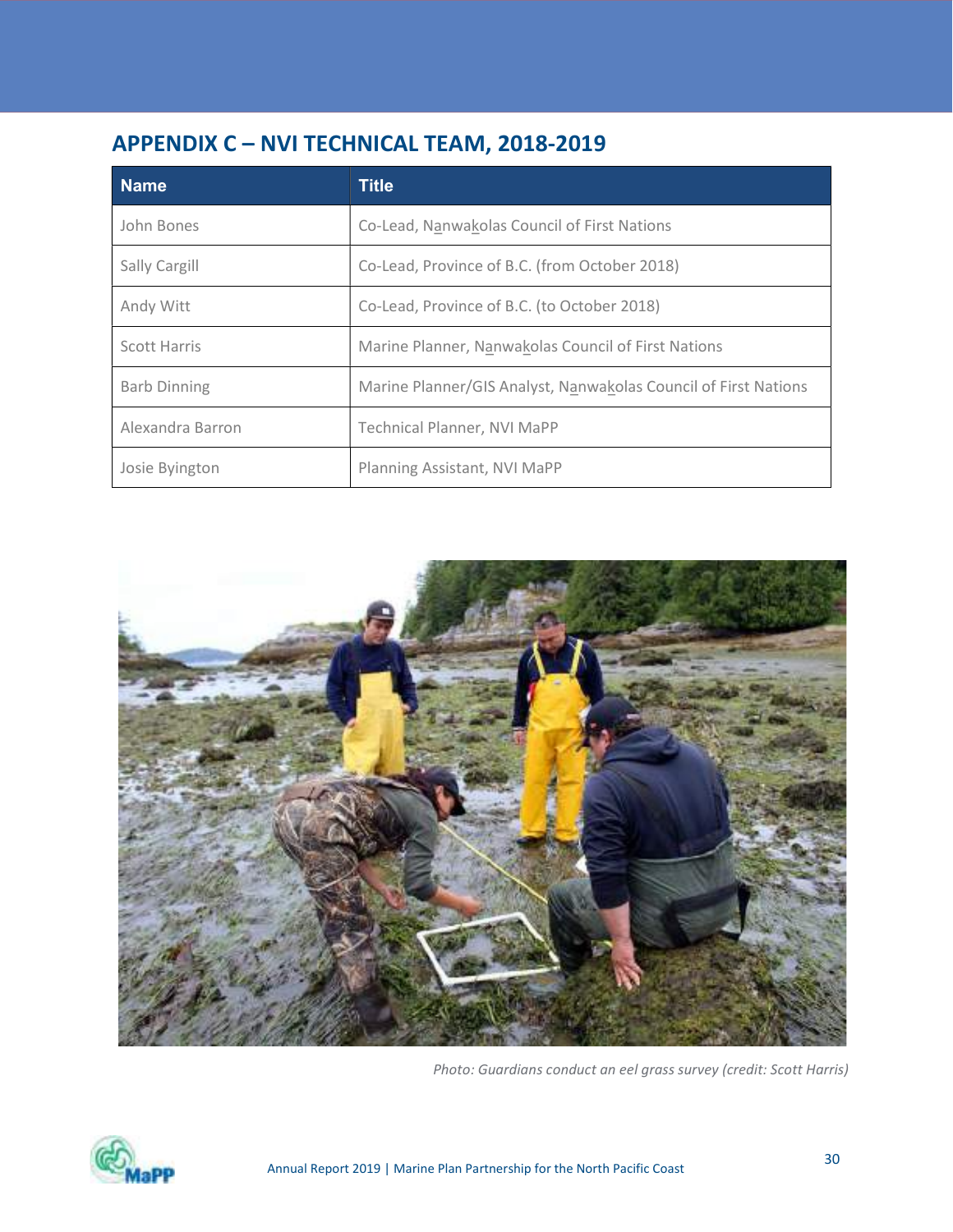

Photo: Pictograph of tall ships (credit: Barb Dinning)